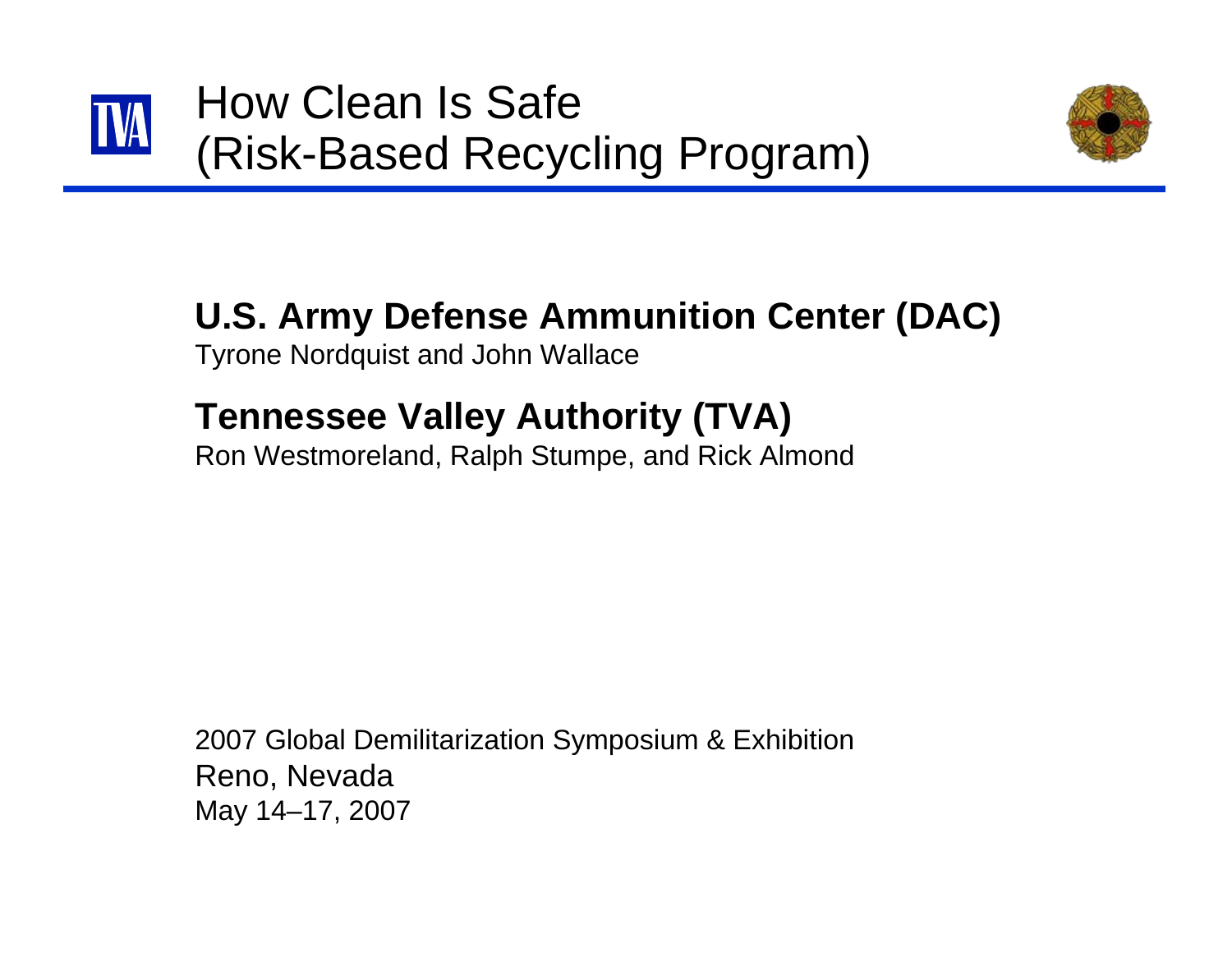



"3X" Items Can Be Inspected and Safely Sent Directly to a Steel Melter Using Risk Management

- – Munitions demilled by non-thermal processes (i.e., washout and meltout) have an explosive residue.
- – Some items demilled by non-thermal processes could be safely recycled without further processing by using risk management.
- – Some installations have sent "3X" items directly for recycling, but many installations have had to further demil these items to a "5X" standard before they can disposition the items.
- – Buy-in and support is needed from DDESB and the safety community.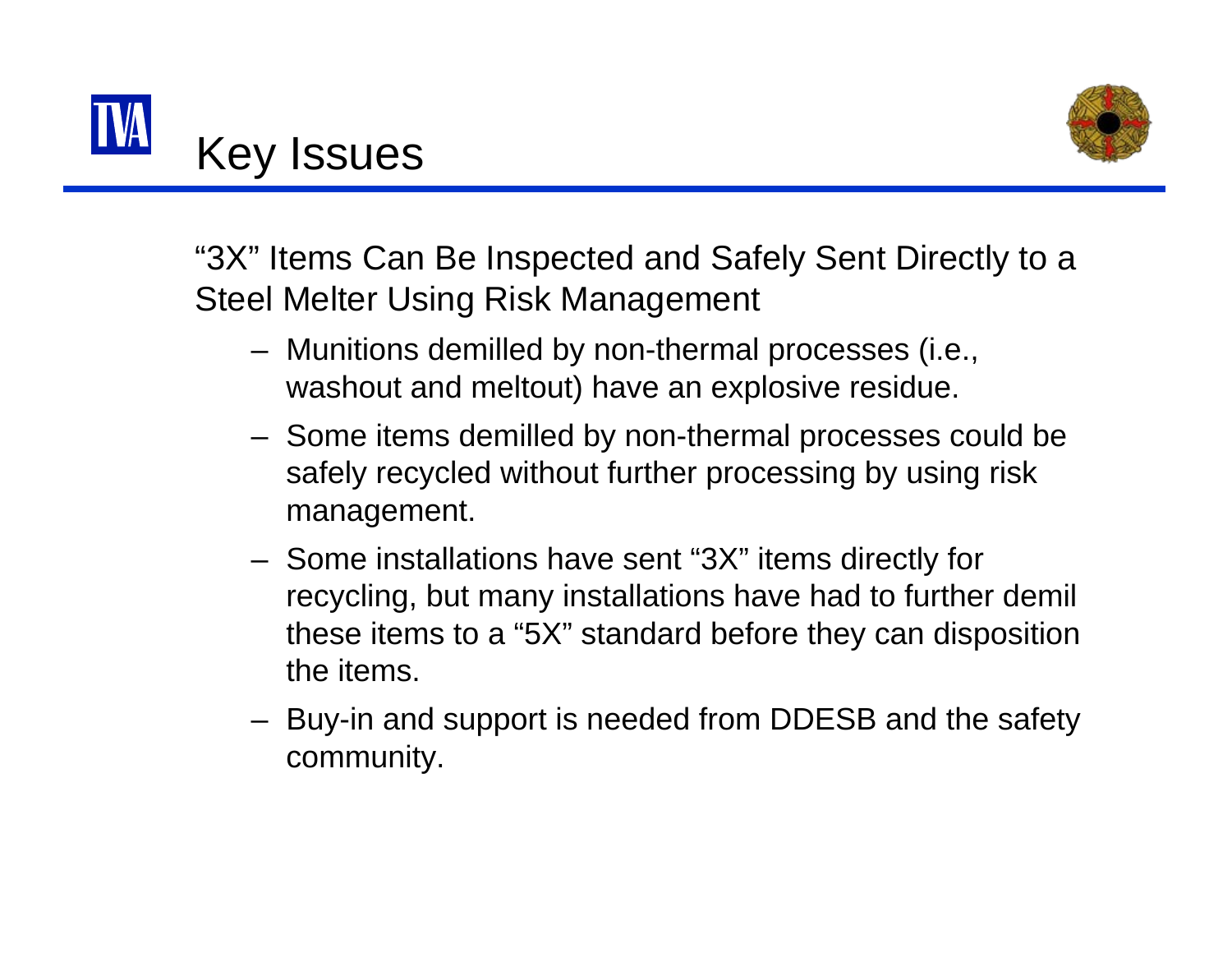



- Demilitarized Scrap Certification Project
- How Clean Is Safe Project
- Typical Melter Requirements for Recycling
- The Changing Environment
- Suggested Process Steps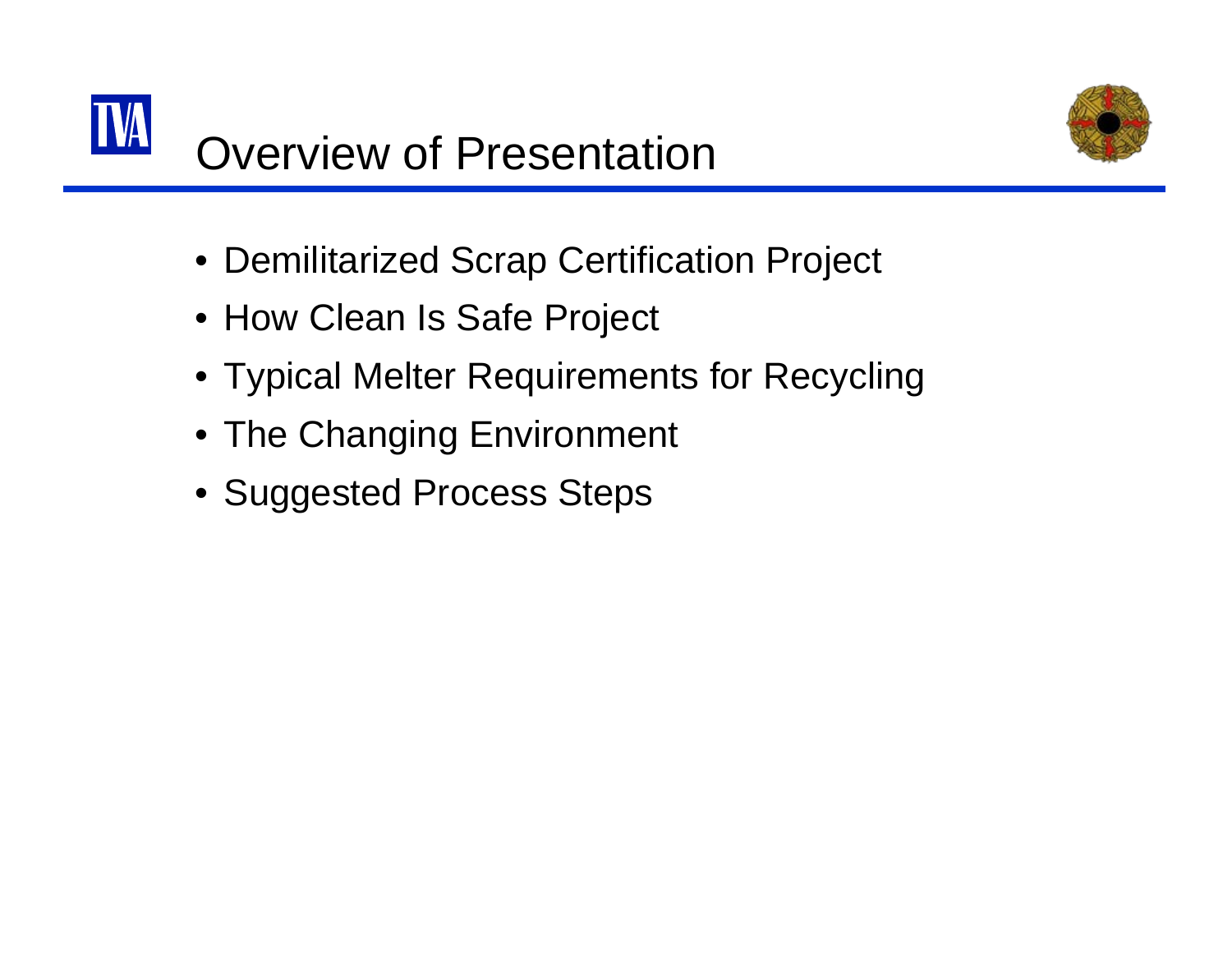# Demilitarized Scrap Certification Project



- Funded by DAC and executed by TVA
- Quantified the amount of energetic material left on scrap metal from munitions and munitions-related items demilled by a variety of processes
- Completed in April 2001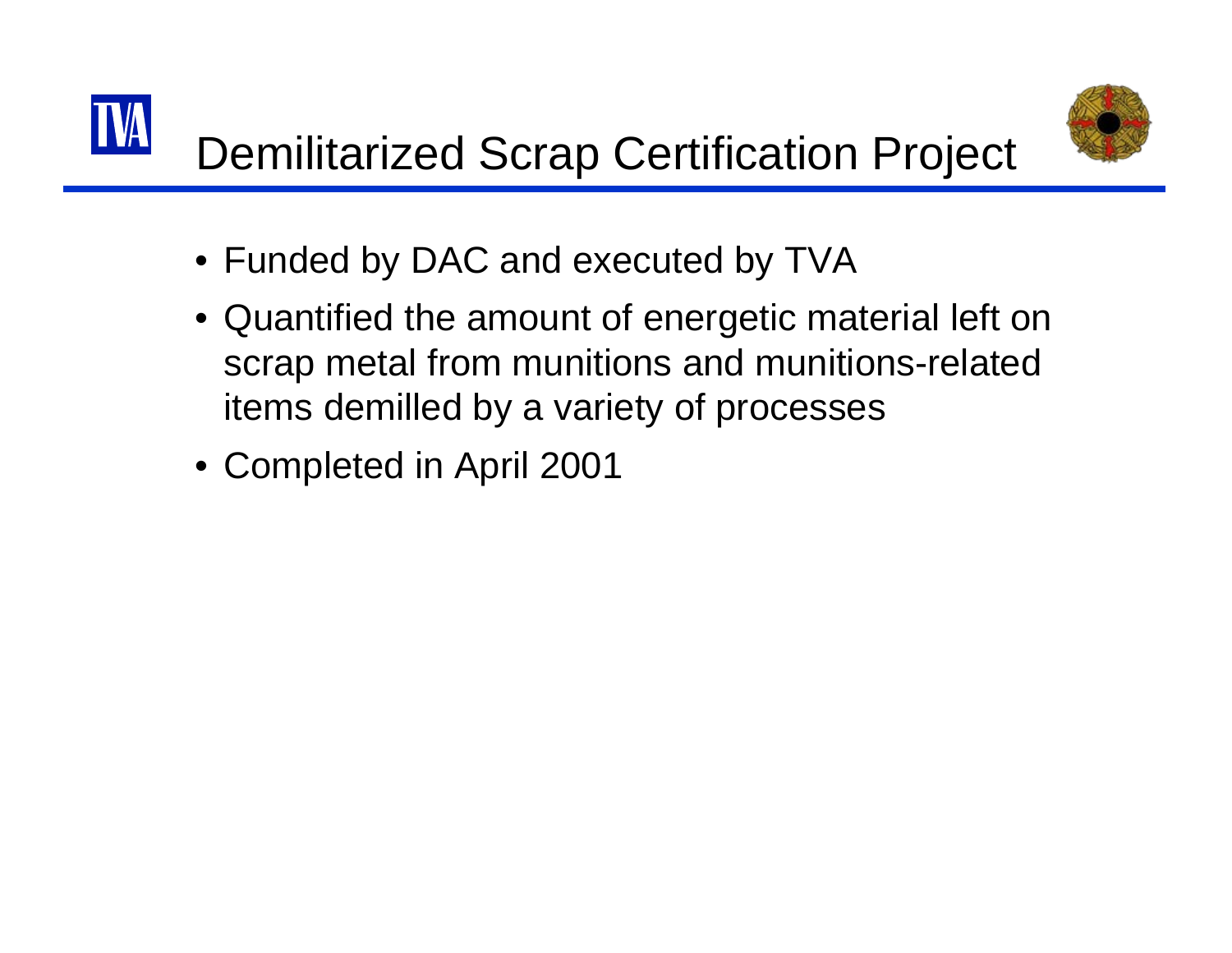



- 7 demil installations visited
- 13 demil processes evaluated
- 37 sets of demil items sampled
- Thermal and non-thermal treatment processes, as well as disassembly activities, sampled
- Samples analyzed and statistically evaluated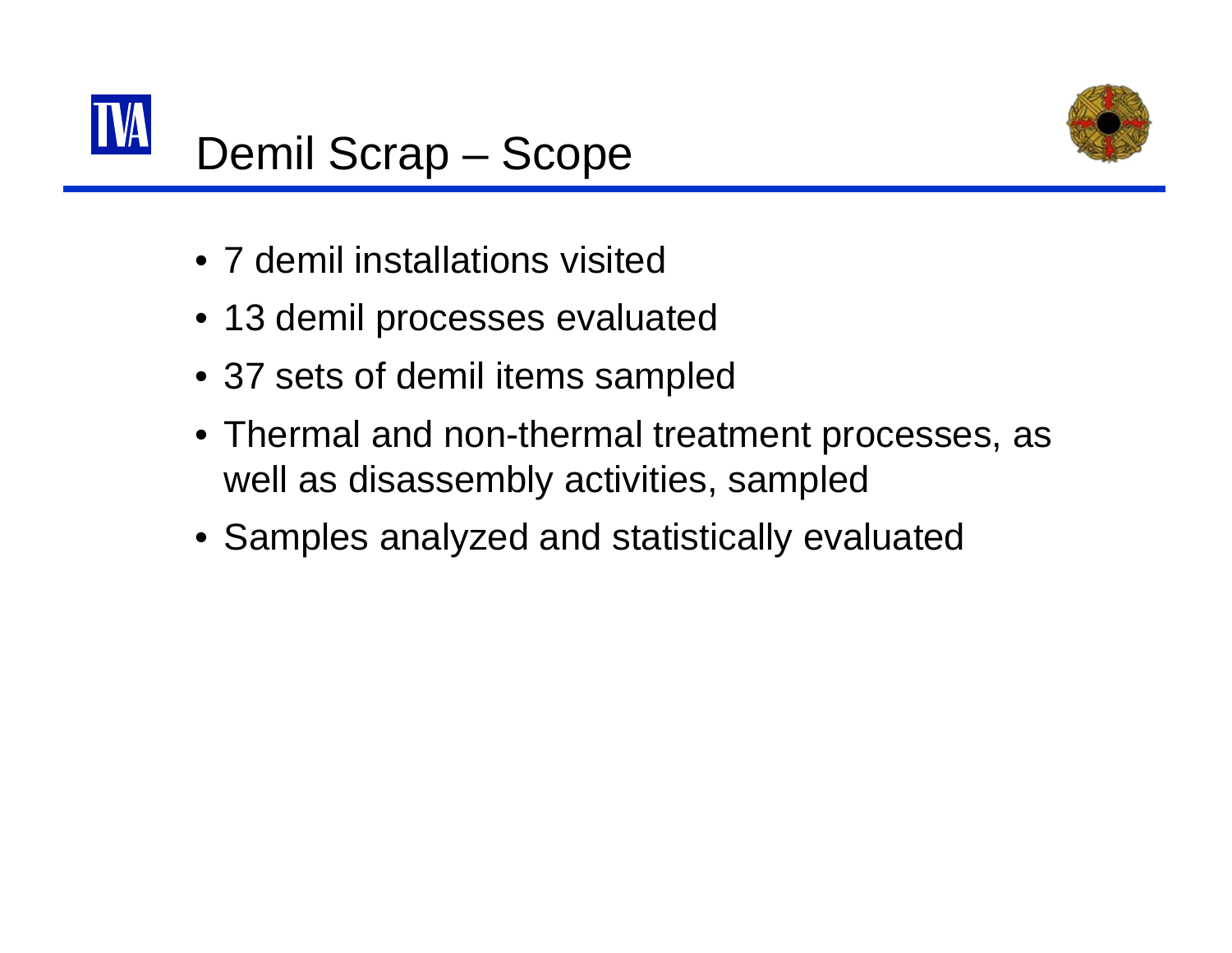

# Demil Scrap – Items Sampled

- Projectiles
- Bombs
- Rockets
- Cartridges
- Cartridge cases
- Fuze well-liners
- Munitions components
- Propellant drums
- Armor plating
- Range scrap
- OD scrap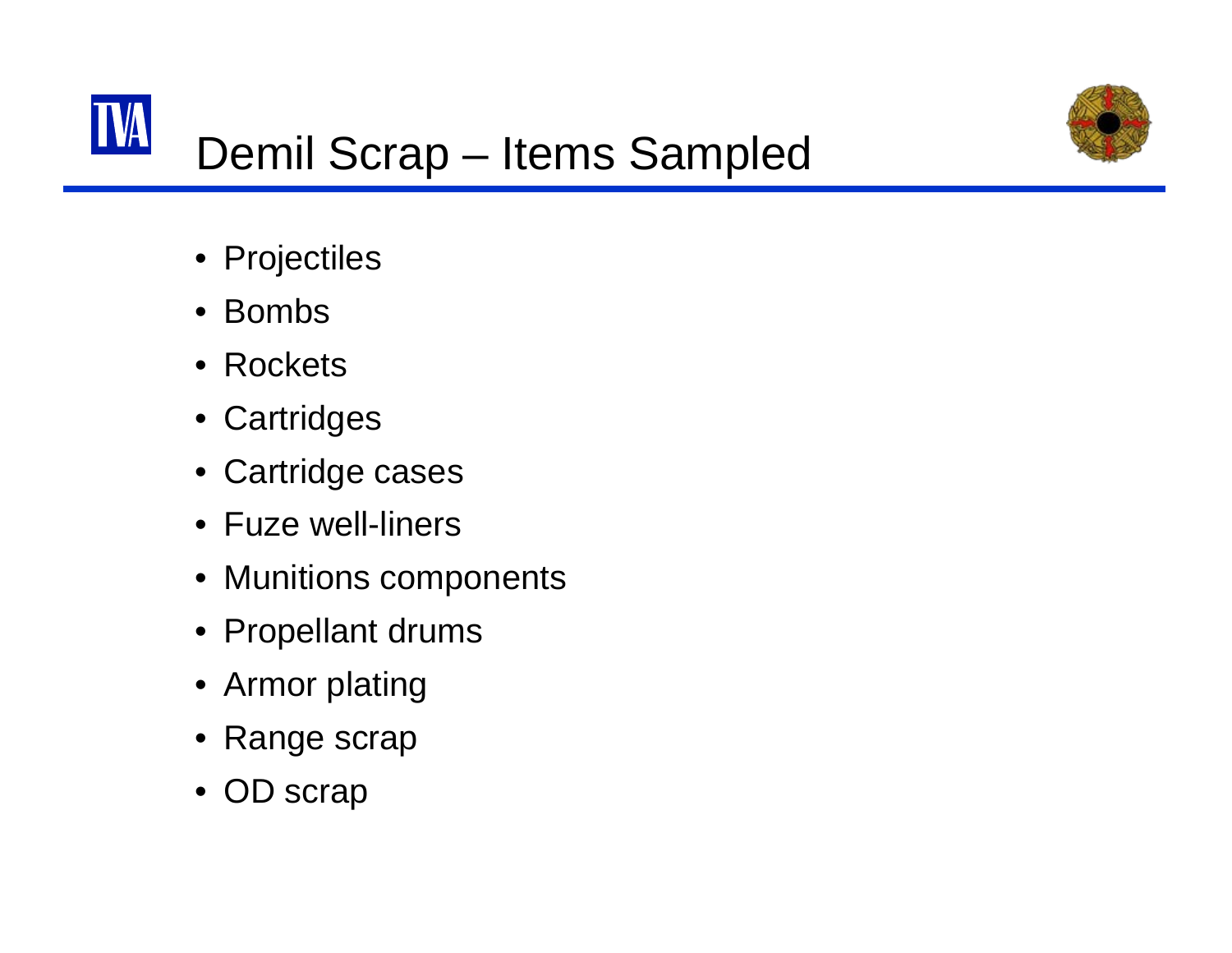



- Flashing furnace
- Hot-gas decontamination
- CWP
- White phosphorus conversion
- OD/OB
- Static burn
- Meltout
- High-pressure washout
- Hot-water washout
- Disassembly of munitions
- Demolition on ranges (as munitions or targets)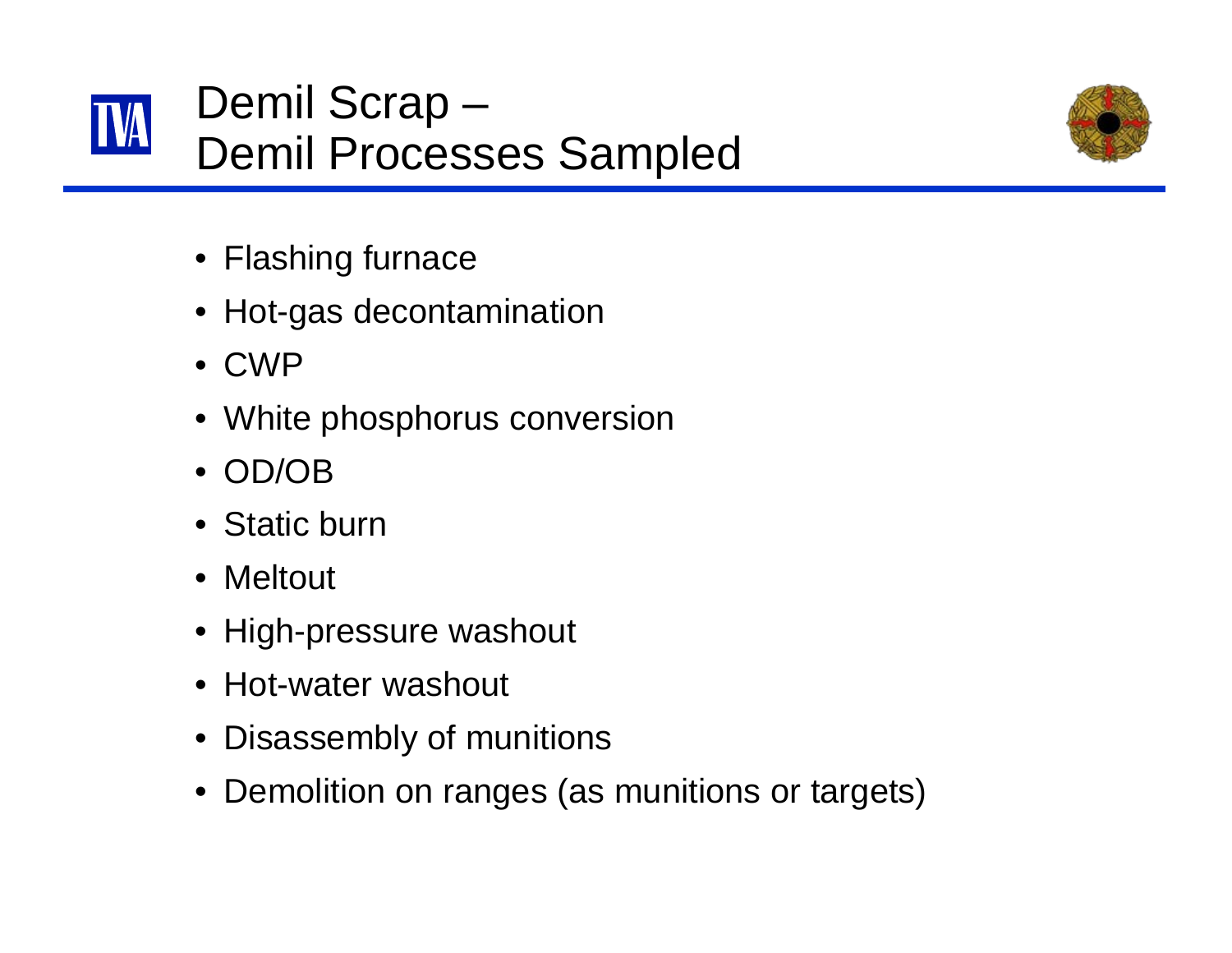

## Demil Scrap – Energetics Sampled

- TNT
- Tritonal
- Comp B
- Comp A-3
- PETN
- Tetryl
- White phosphorus
- Smokeless powder
- Propellants: single-, double-, and triple-based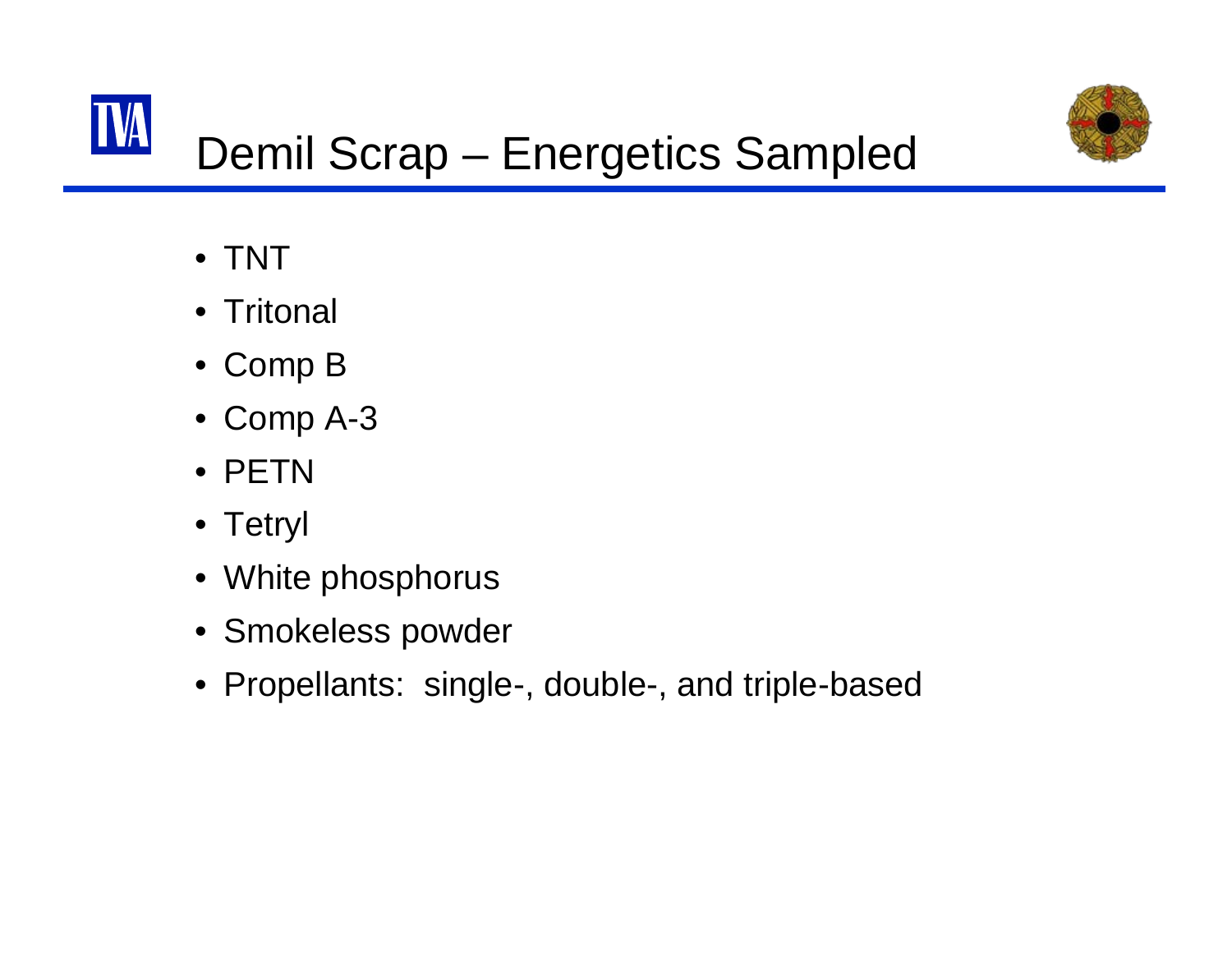



- Meltout of 105mm projectiles, 8-inch projectiles, and 750-lb bombs:  $0.2 - 1.6$  g/kg (residue/metal)
- High-pressure washout of 5-inch, 38-cal projectiles and 155mm ogives: 0.001 – 0.02 g/kg
- Hot-water washout of 105mm and 8-inch projectiles: 0.04 – 0.1 g/kg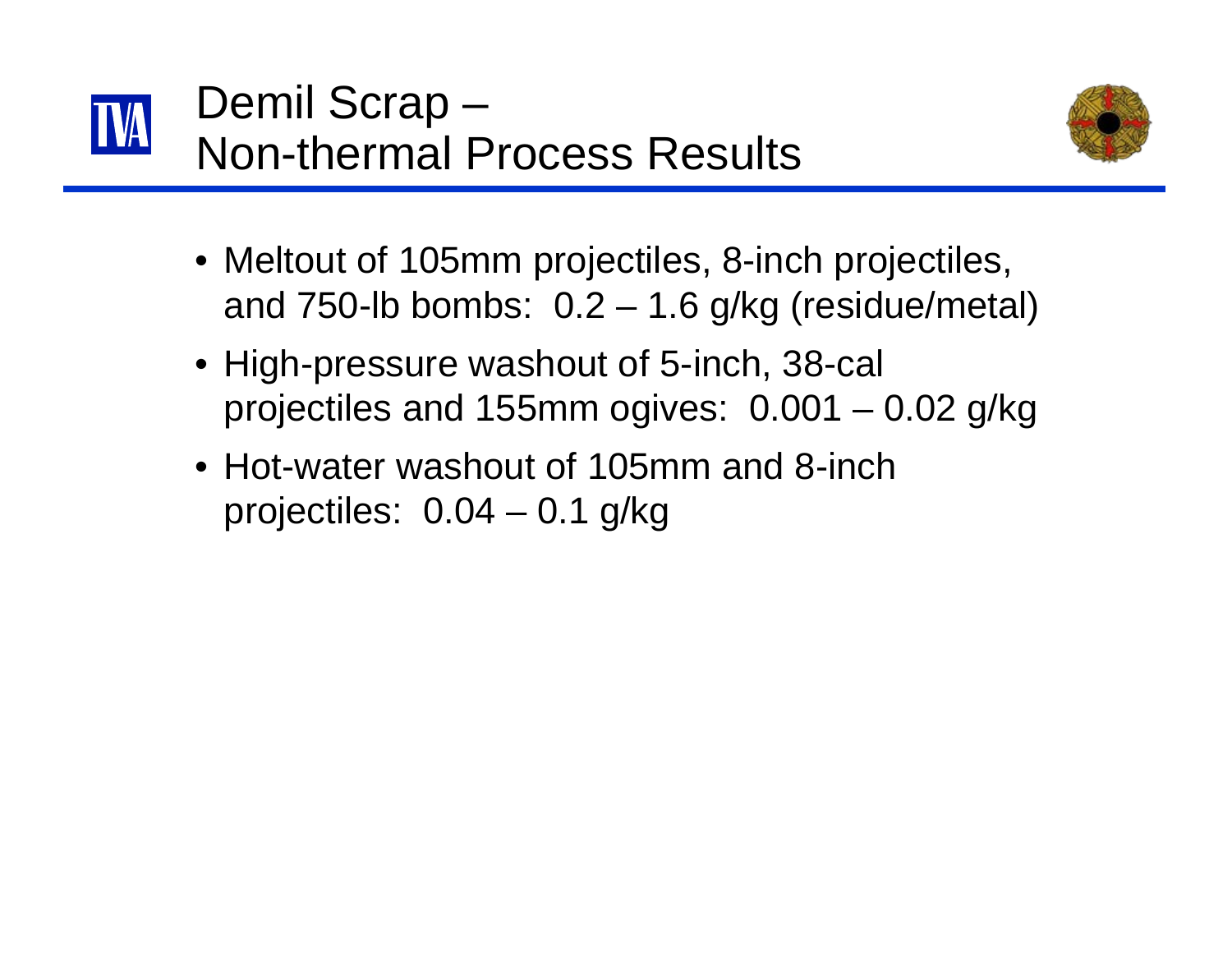



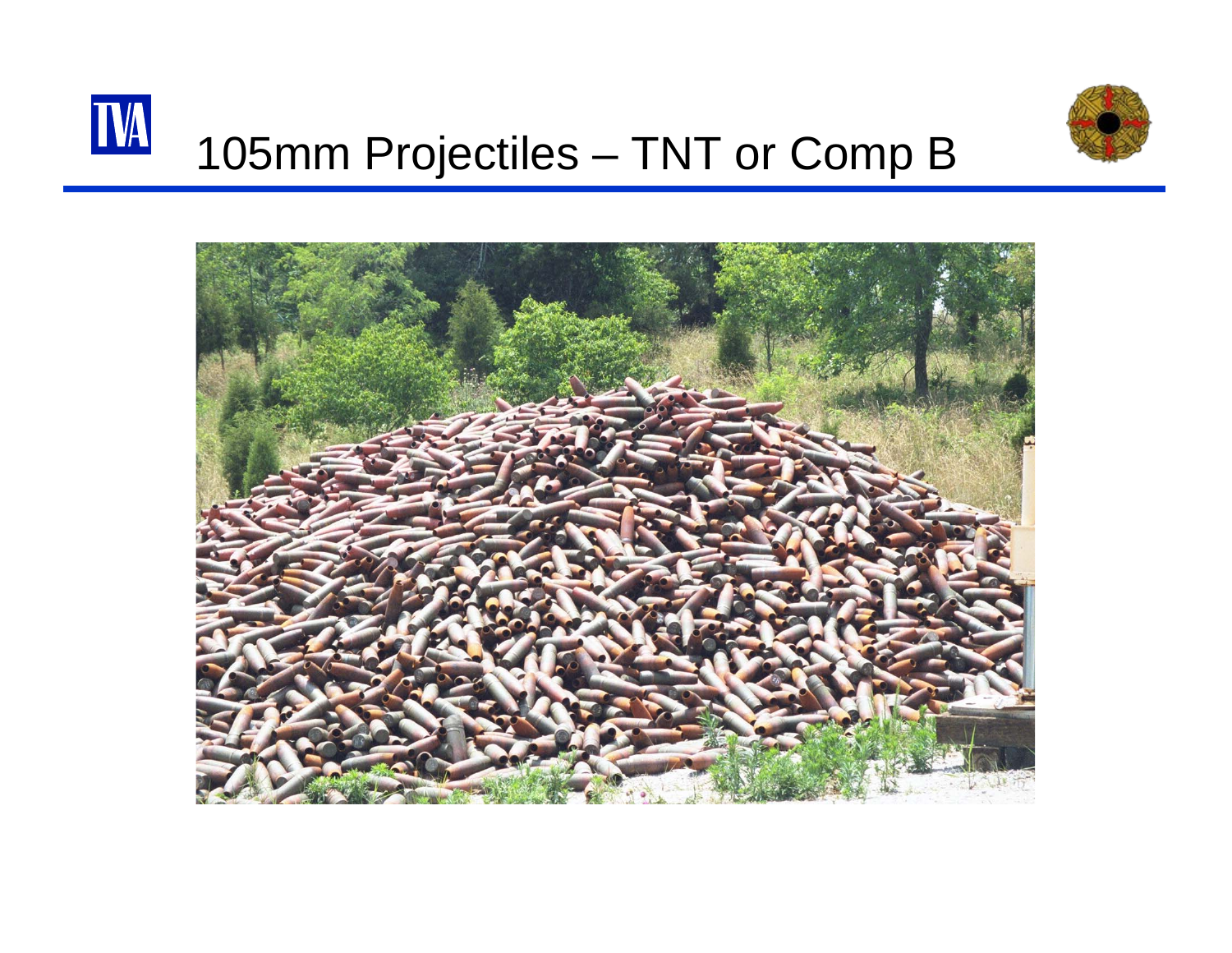



- Funded by DAC and executed by TVA
- Initial objective was to determine how clean scrap metal from demilled munitions has to be in order to safely disposition the scrap metal for recycling outside of DoD
- Began in April 2006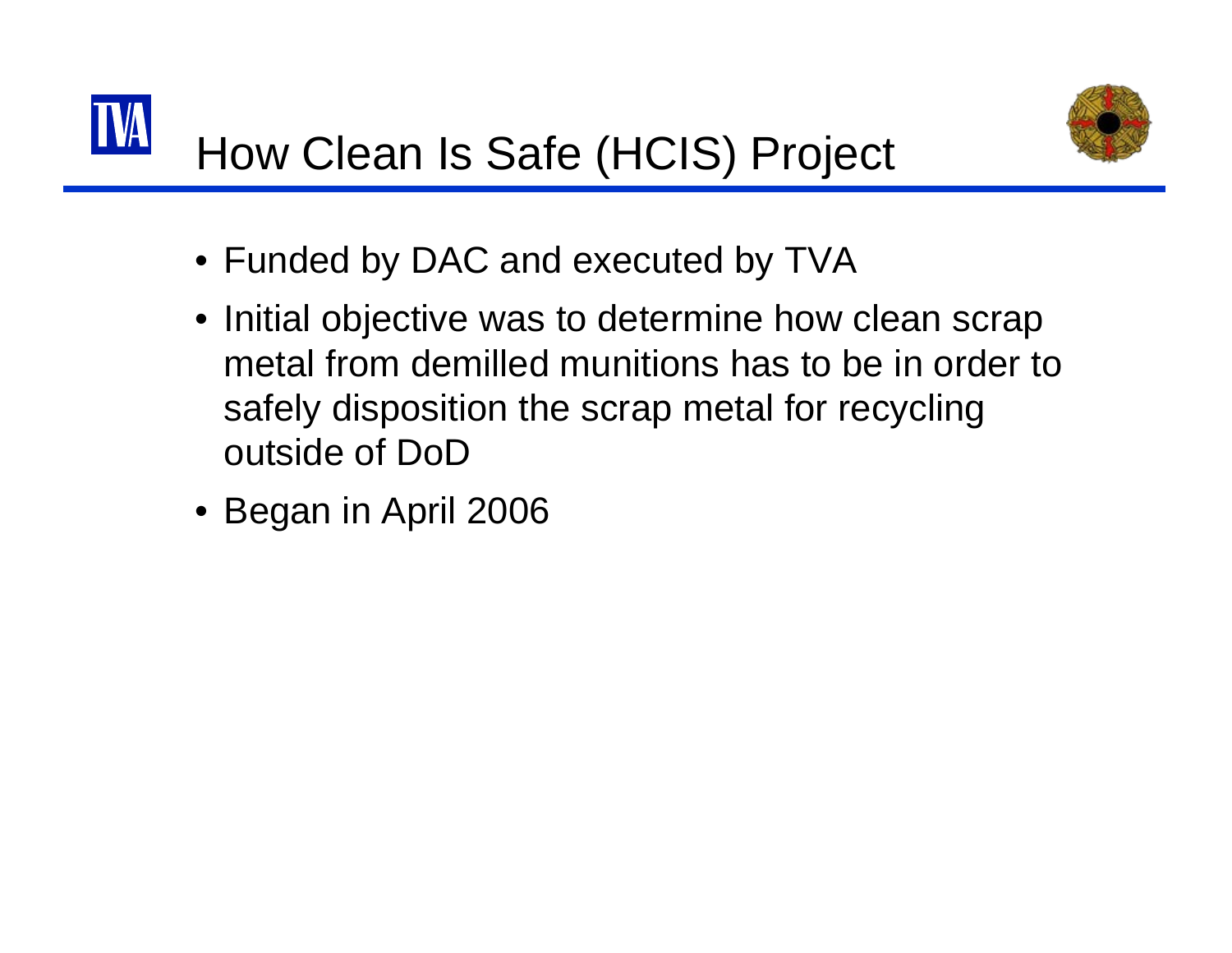



- Safety is the top priority
- Goals are: no deaths, no injuries, and no loss of equipment
- Explosives are inherently dangerous
- Demil and inspection processes must support documentation that items are "free from explosive hazards" before dispositioning outside of DoD, or DoD contractor control
- **The need is to manage risk, not to avoid action instead of determining the risk**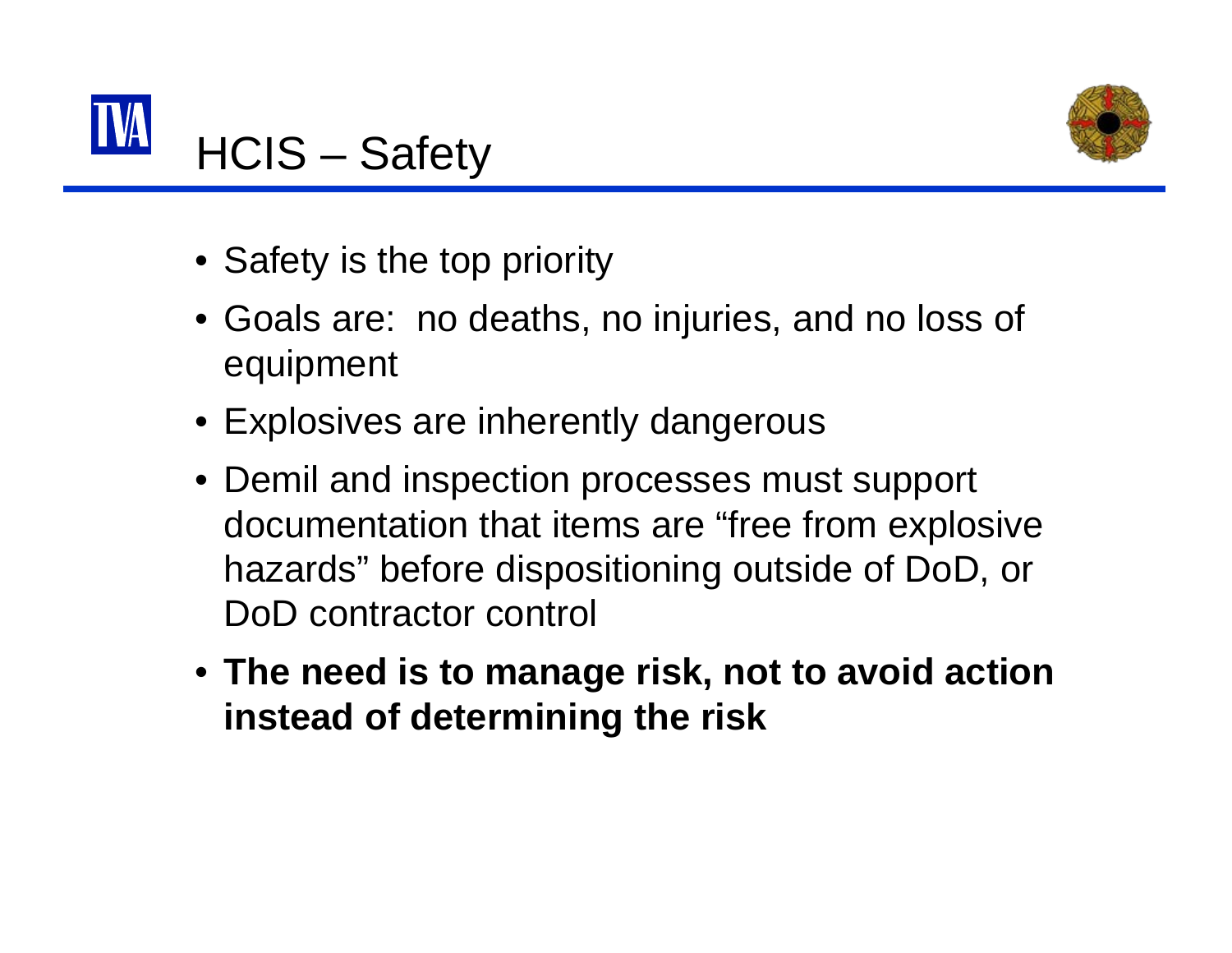



- CAAA and NSWC Crane
- BGAD
- MCAAP
- TEAD
- HWAD
- NSWC Indian Head
- RIA
- ARDEC
- DAC
- Commercial melters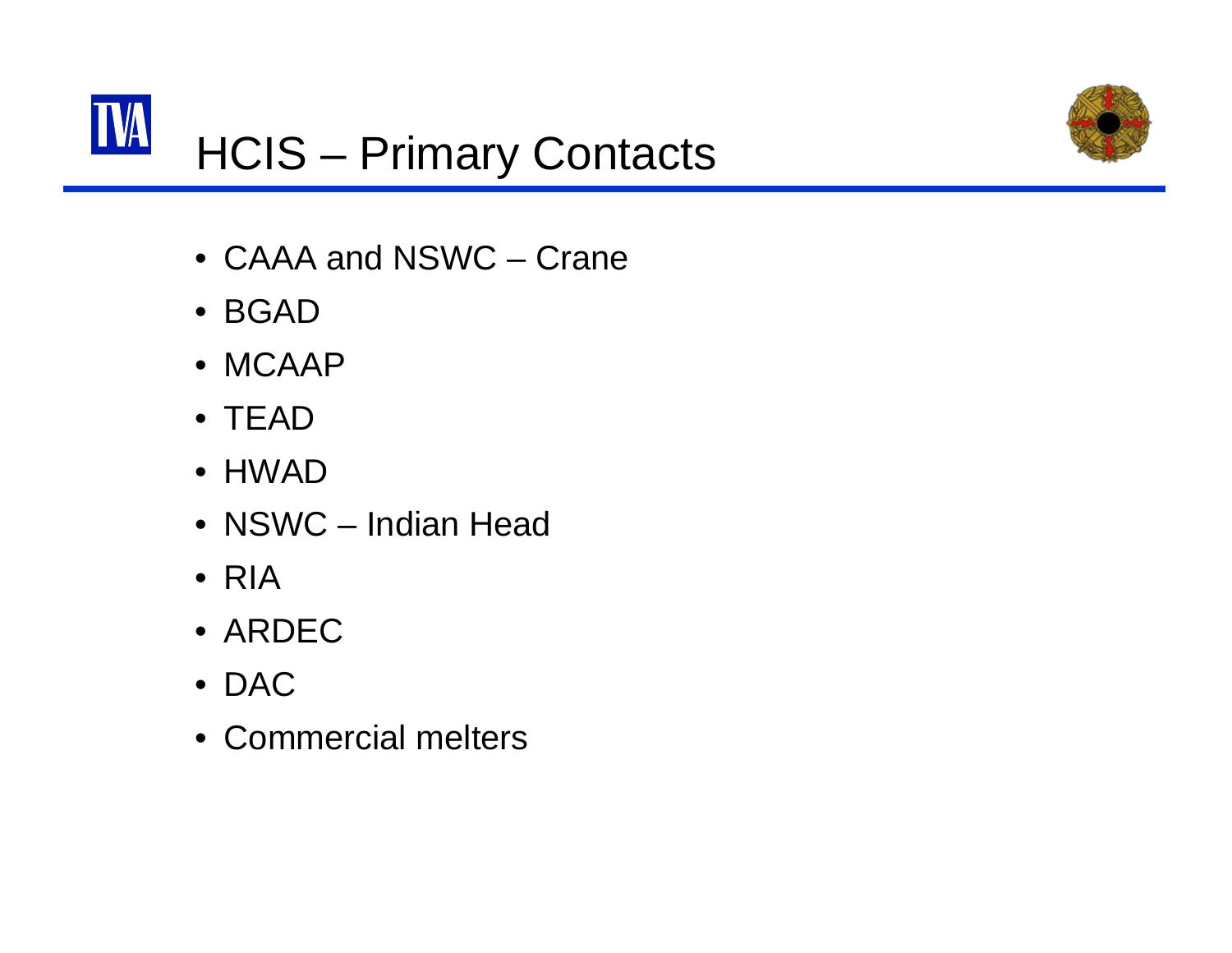



- Identify relevant existing documentation
- Survey rapid quantification options
- Expand data from Demil Scrap Project
- Determine recycler/steel melter requirements
- Develop process steps for dispositioning suitable munitions from an installation to steel melters
- Determine acceptable level of contamination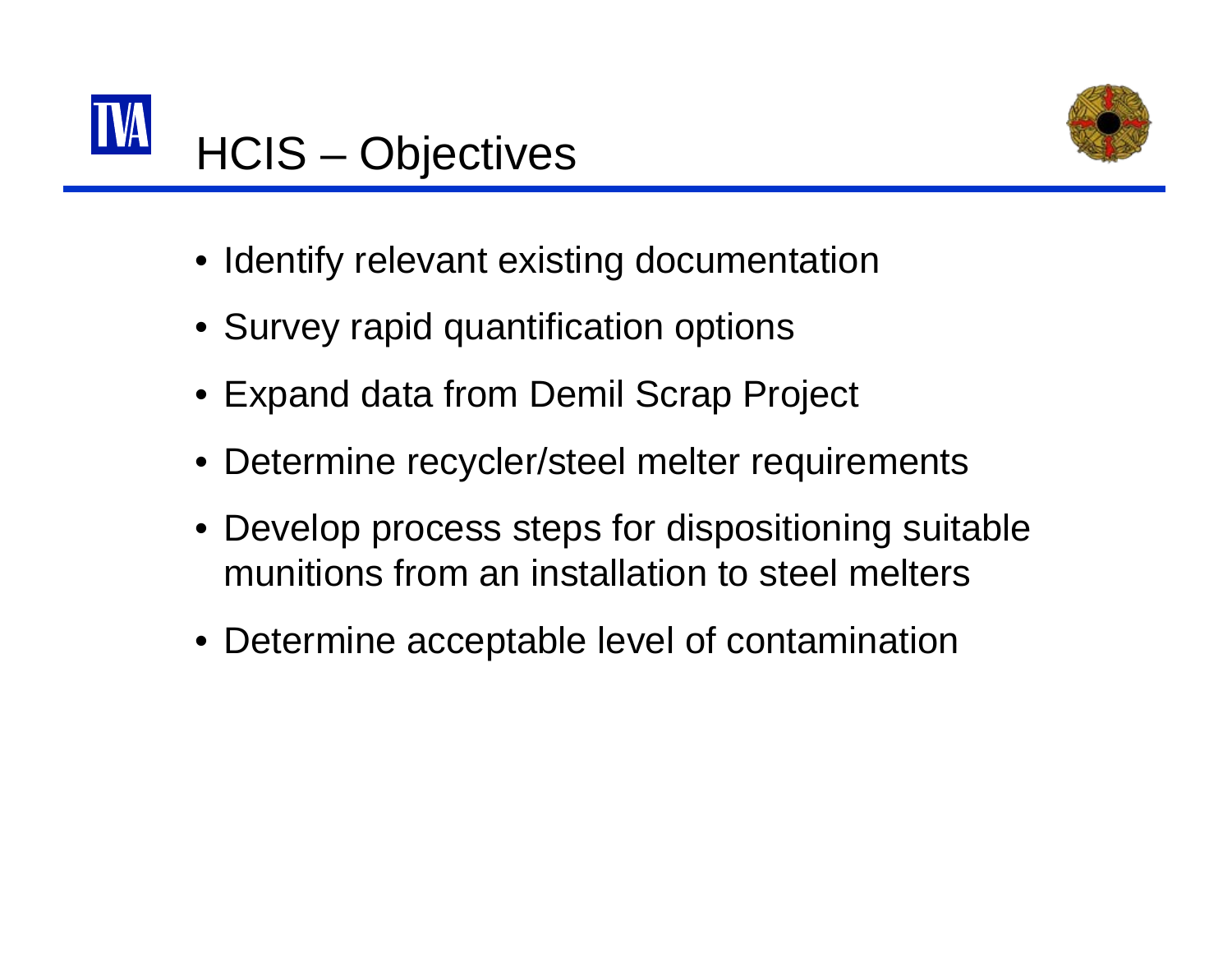

- Sensitivity Testing of Contaminated Surfaces to Establish Non-Reactivity Levels of Ammonium Perchlorate, Cyclotrimethyenetritramine, and Trinitrotoluene on Wood, Concrete, and Metal (NSWC, Indian Head)
- Los Alamos Series on Dynamic Material Properties, Los Alamos Data Center for Dynamic Material Properties, Section 3.5, Detonation Failure **Thickness**
- Explosive Sensitivity of Soils and Metal Fragments at TEAD OBOD Grounds, ENF/FAB Report 03-92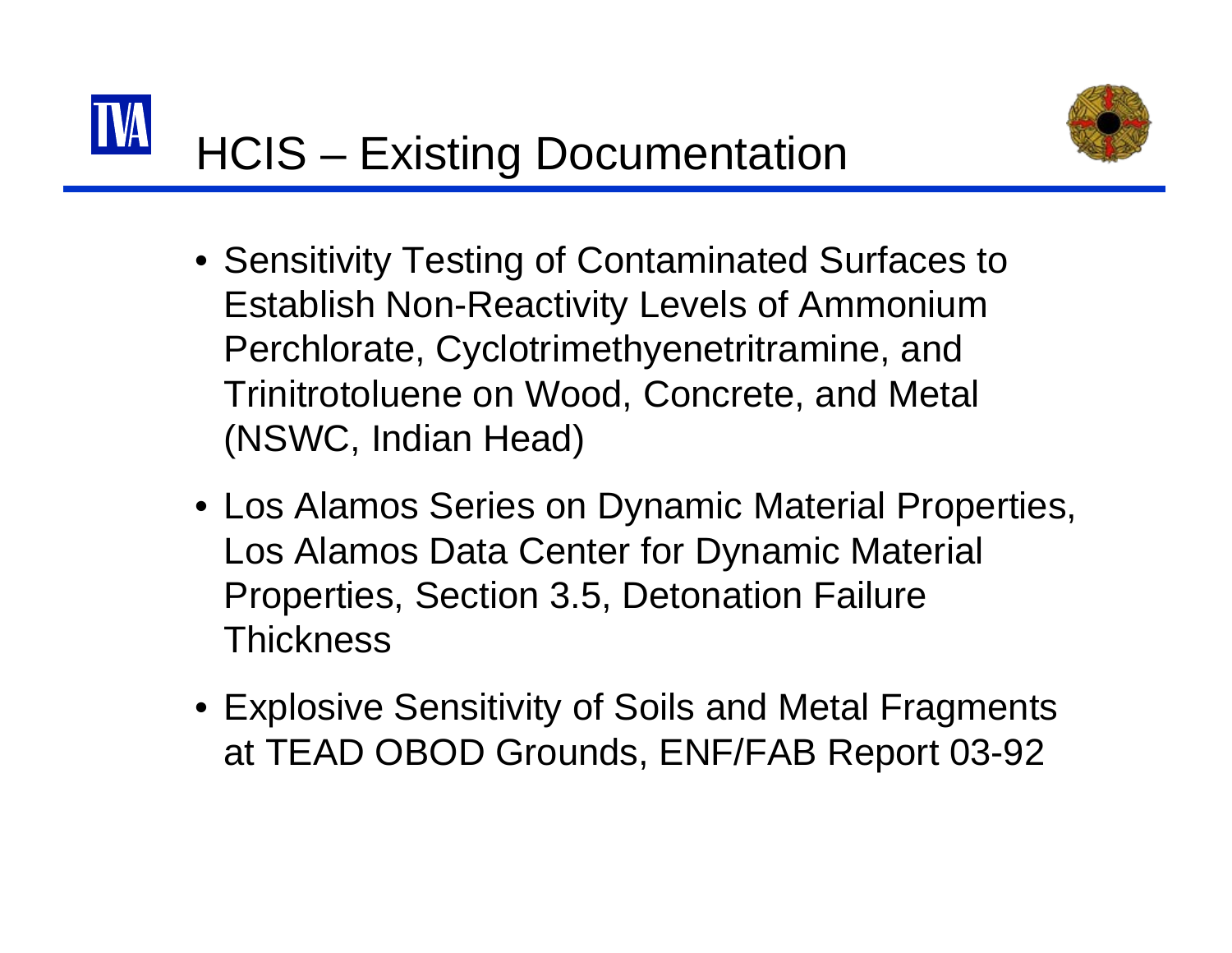

# HCIS – Rapid Quantification

- GC/TID (thermionic detector)
- $\bullet\,$  Expray® kit
- Ion mobility mass spectrometry
- Raman spectrometry
- Mid-range infrared spectrometry
- Near-infrared spectrometry
- Neutron analysis/nuclear techniques
- Electronic "nose"
- Optical recognition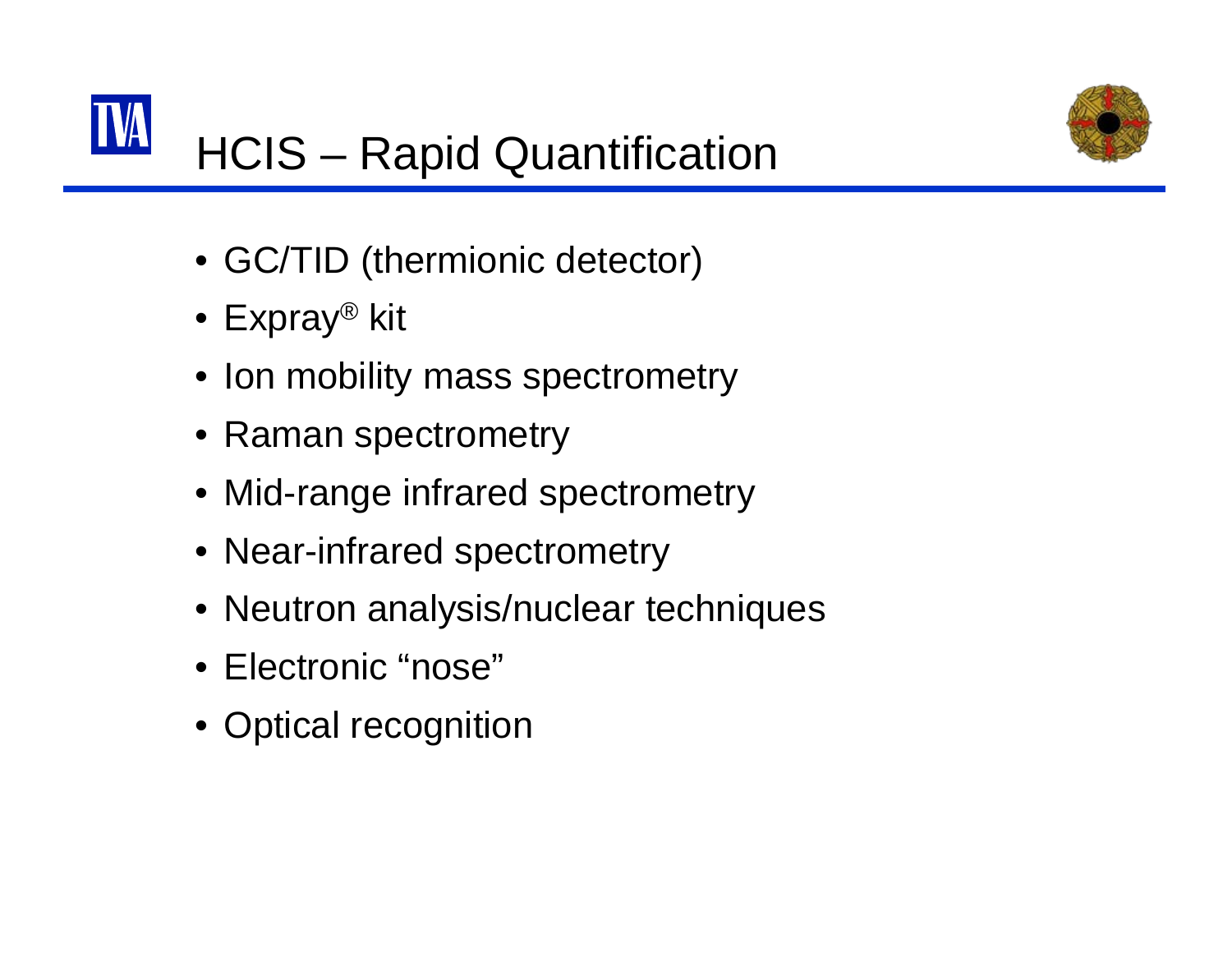



- Calculated energy and gas release from Demil Scrap data
- Evaluated ability to propagate an explosion based on thin film of residue based on LANL data
- Submitted data to Paul Cooper, Sandia NL (retired)
	- –One of the leading U.S. experts in the field of explosives
	- –Author of text books on explosives technology
	- –Lecturer/educator in explosives technology
- All Demil Scrap "3X" residues were well under limits for propagation of an explosion or fracture of projectiles
- Gas releases from all "3X" residues were inconsequential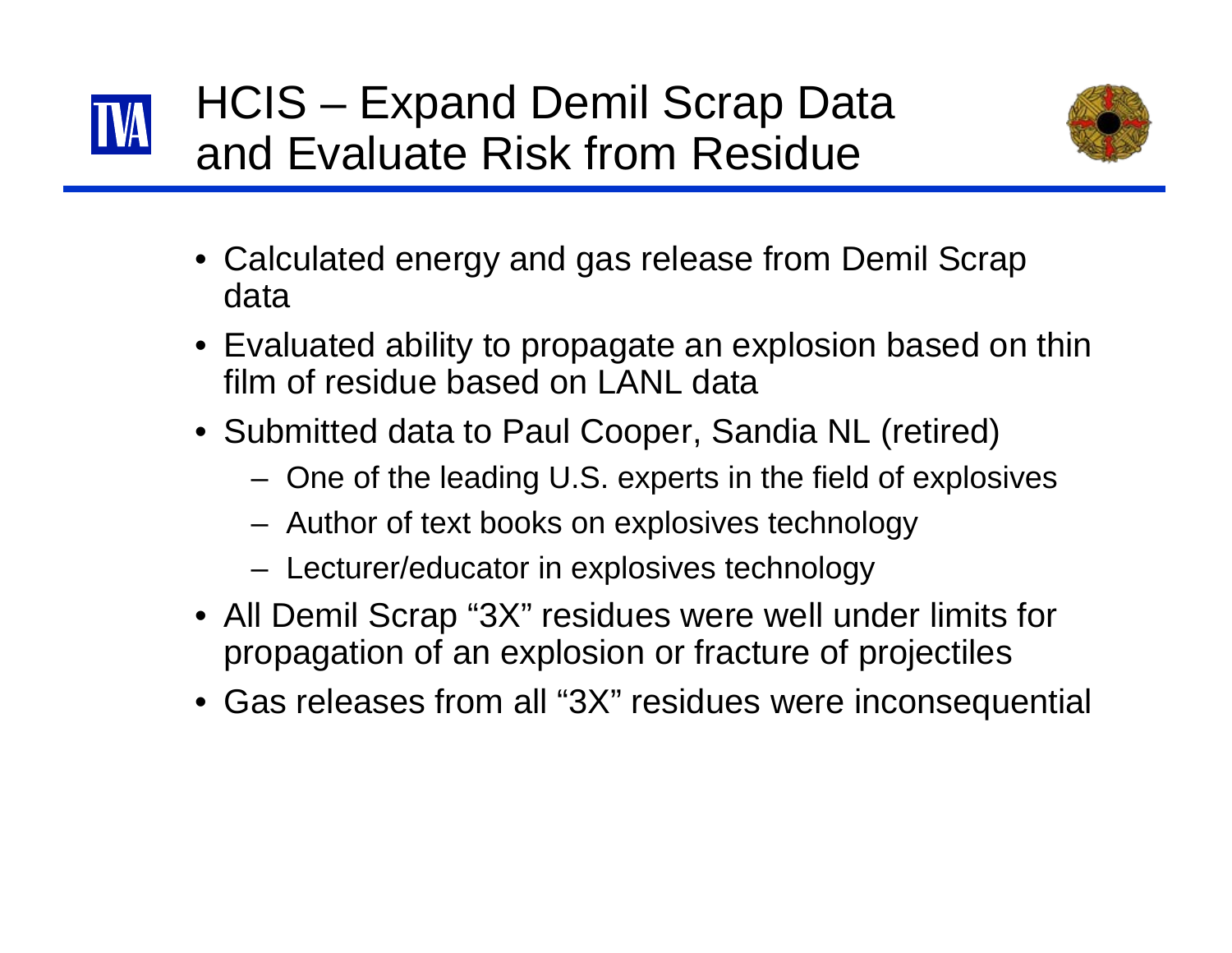

## HCIS – Potential for "3X" Munitions from the Scrap Demil Project to Explode



#### **Conservatively Estimated Based on 1% Strain to Munition Body**

| <b>Munition</b>   | <b>Explosive</b> | <b>Non-Thermal</b><br><b>Process</b> | <b>Explosive Residue</b><br>on Demil Scrap |                           | <b>Explosive</b><br><b>Residue to</b><br><b>Cause 1% Strain</b> |
|-------------------|------------------|--------------------------------------|--------------------------------------------|---------------------------|-----------------------------------------------------------------|
|                   |                  |                                      | <b>Mean</b><br>(grams)                     | <b>Maximum</b><br>(grams) | <b>Calculated</b><br>(grams)                                    |
| 5-Inch Projectile | Comp A-3         | <b>HP Washout</b>                    | 0.5                                        | $\mathbf{2}$              | 664                                                             |
| 8-Inch Projectile | <b>TNT</b>       | <b>Meltout</b>                       | 16                                         | 20                        | 2,990                                                           |
|                   |                  | Hot-Water<br>Washout                 | 3                                          | 5                         |                                                                 |
| 105mm Projectile  | Comp-B           | <b>Meltout</b>                       | 18                                         | 29                        | 402                                                             |
|                   |                  | Hot-Water<br>Washout                 | 2                                          | 3                         |                                                                 |
|                   | <b>TNT</b>       | Hot-Water<br>Washout                 | $\overline{2}$                             | 3                         |                                                                 |
| 750-lb Bomb       | <b>Tritonal</b>  | <b>Meltout</b>                       | 94                                         | 103                       | 12,550                                                          |

Note: 340 – 450 grams was required for a lump of explosive to breach the munition wall.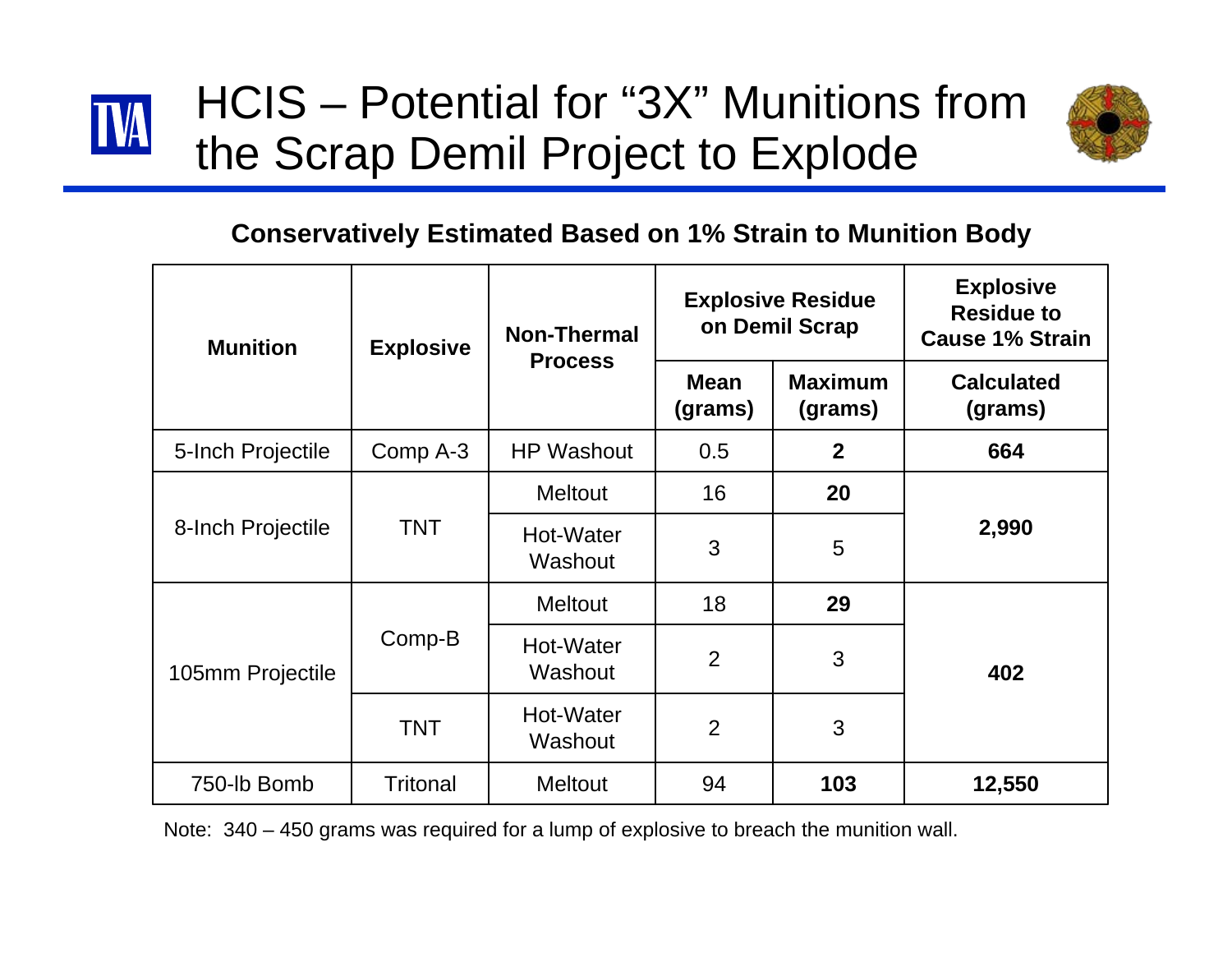

## HCIS – Potential for "3X" Munitions from the Scrap Demil Project to Move



#### **Conservatively Estimated Based on Instantaneous Combustion of All Residue to Propel the Munition 6 Inches Vertically**

| <b>Munition</b>   | <b>Explosive</b> | <b>Non-Thermal</b><br><b>Process</b> | <b>Explosive Residue</b><br>on Demil Scrap |                           | <b>Explosive</b><br><b>Residue to Lift</b><br><b>Munition 6"</b> |
|-------------------|------------------|--------------------------------------|--------------------------------------------|---------------------------|------------------------------------------------------------------|
|                   |                  |                                      | <b>Mean</b><br>(grams)                     | <b>Maximum</b><br>(grams) | <b>Calculated</b><br>(grams)                                     |
| 5-Inch Projectile | Comp A-3         | <b>HP Washout</b>                    | 0.5                                        | $\mathbf{2}$              | 116                                                              |
| 8-Inch Projectile | <b>TNT</b>       | <b>Meltout</b>                       | 16                                         | 20                        | 1,230                                                            |
|                   |                  | Hot-Water<br>Washout                 | 3                                          | 5                         |                                                                  |
| 105mm Projectile  | Comp-B           | <b>Meltout</b>                       | 18                                         | 29                        | 60                                                               |
|                   |                  | Hot-Water<br>Washout                 | $\overline{2}$                             | 3                         |                                                                  |
|                   | <b>TNT</b>       | Hot-Water<br>Washout                 | $\overline{2}$                             | 3                         |                                                                  |
| 750-lb Bomb       | <b>Tritonal</b>  | <b>Meltout</b>                       | 94                                         | 103                       | 10,100                                                           |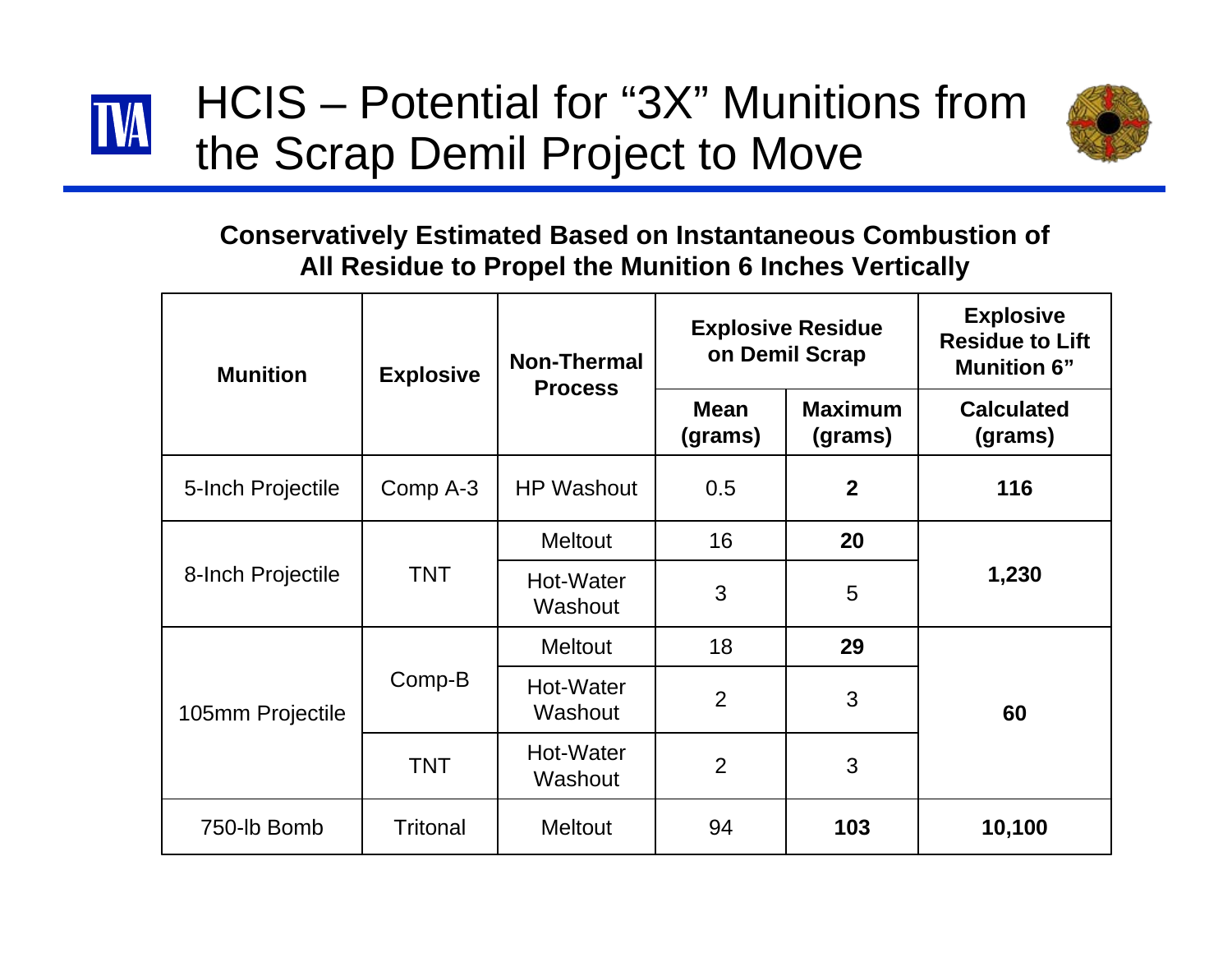



## HCIS – Typical Melter Requirements

- No radioactive source
- Limits on copper, tin, zinc, lead, etc.
- No water, ice, fluids
- Metallurgy of metal defined
- No explosive hazards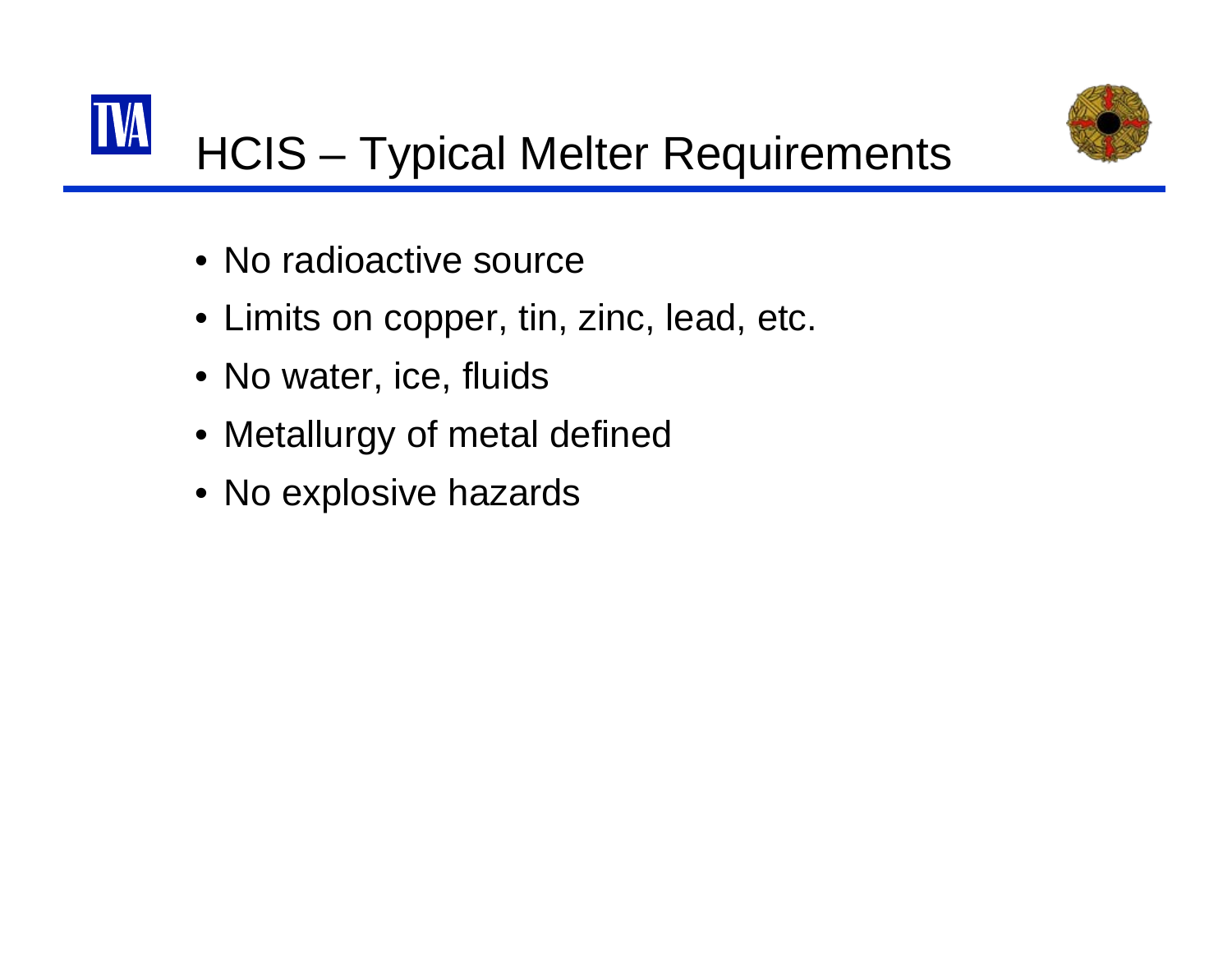

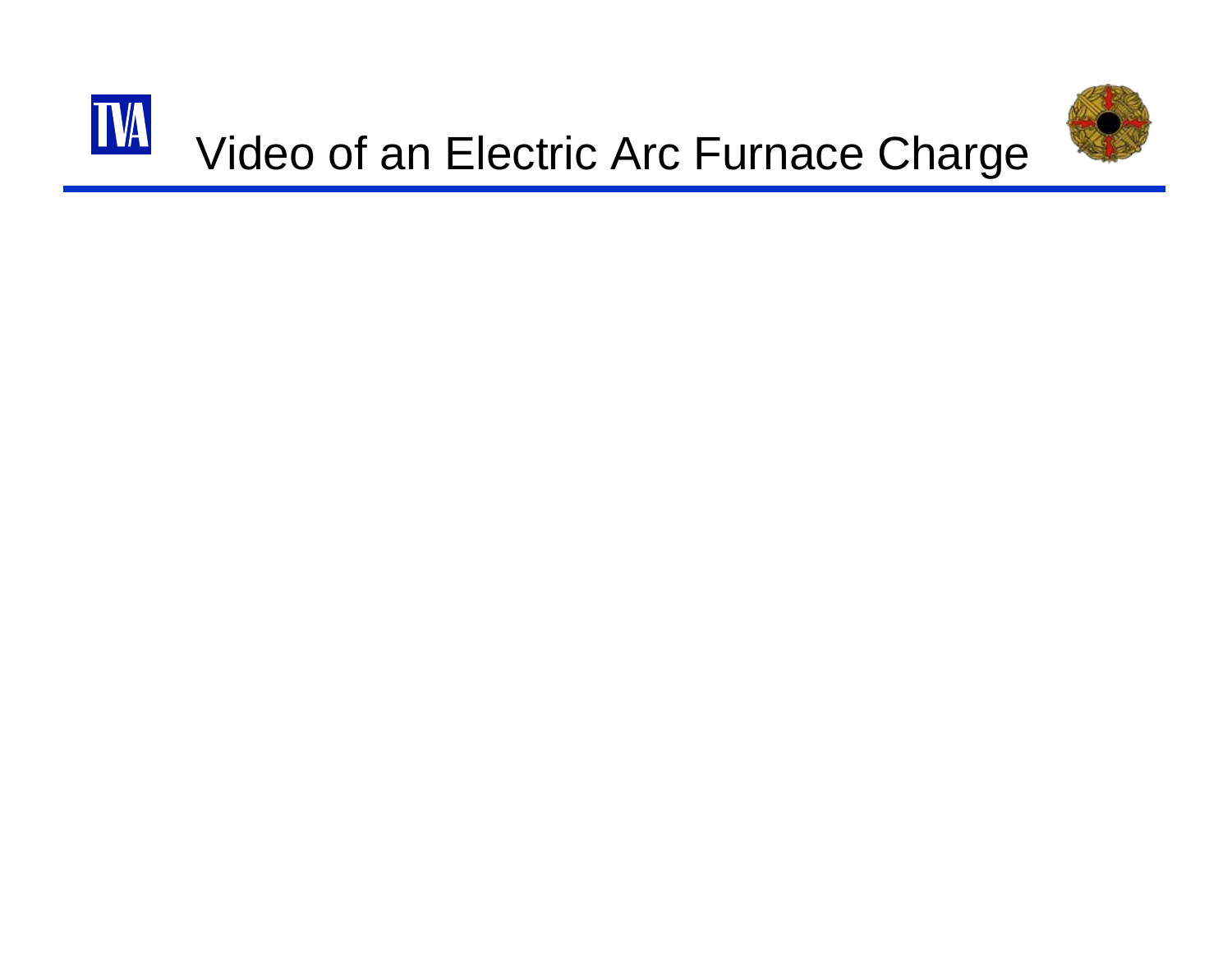



- Scrap metal is segregated by type (8–25 types).
- Each batch follows a recipe to achieve a desired metal product.
- Clamshell drops 40–80 tons of proportioned scrap.
- Receiving vessel has an open top and contains a heel of molten steel from the last batch.
- Fireball forms as new material is introduced.
- Batch melts at 3000°F for about 30 minutes (~1 hour from tap to tap).
- Melted steel is tapped and final adjustments are made to polish the chemical content to meet specifications.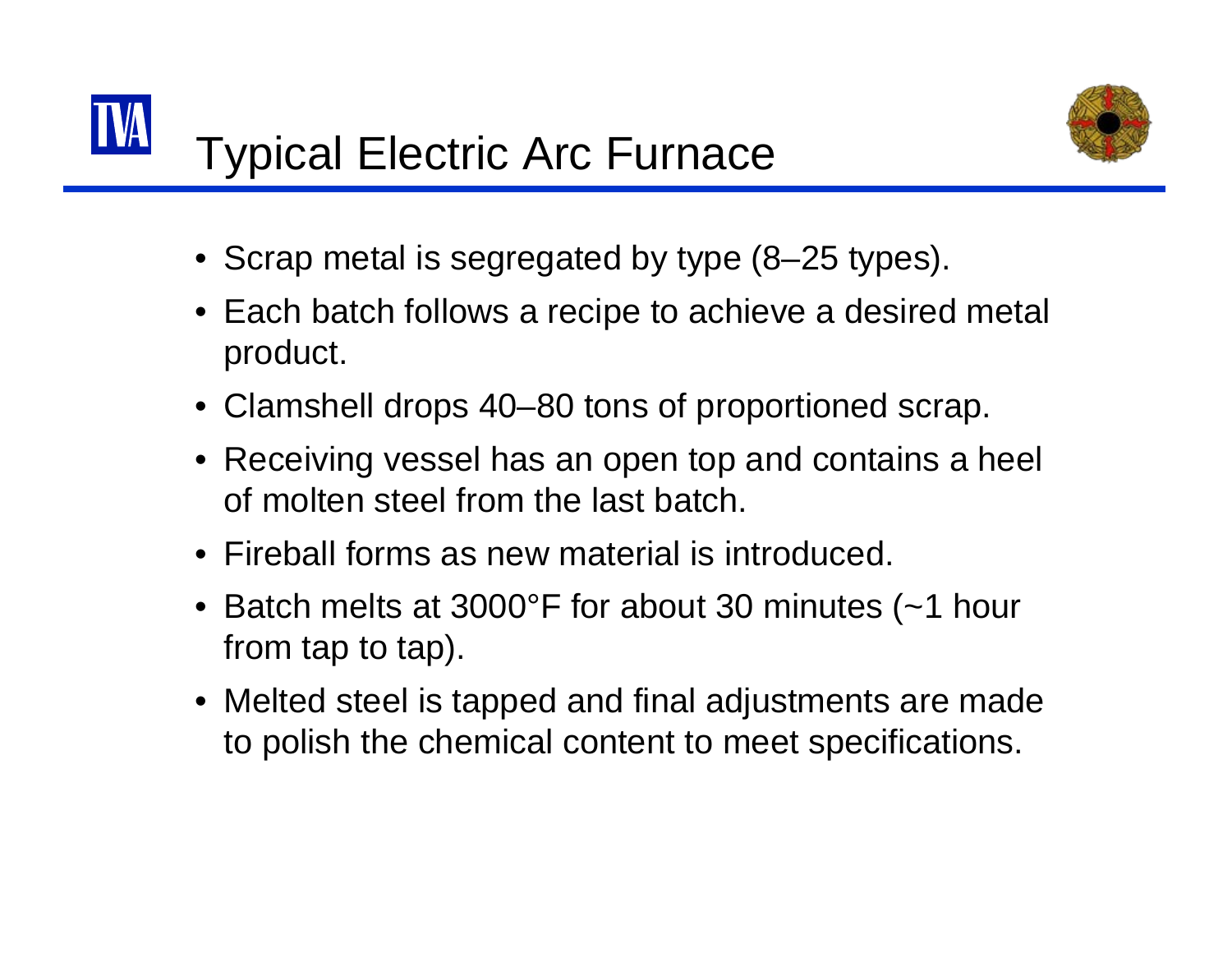



- 10 USC Chapter 443 Disposal of Obsolete or Surplus Material – Allows the Secretary of the Army to sell "excess, obsolete, or unserviceable ammunition and ammunition components…outside DoD."
- AEC efforts to reconcile MPPEH regulations:
	- –DoDI 4140.62 – Management and Disposition of MPPEH
	- – DoD 4160.21-M, C4.9 – Defense Material Disposition Manual
	- – DoD 6055.9-STD, Chapter 16 – DoD Explosives Safety **Standards**
	- – Development of a new Guidance Manual for Proper Management of MPPEH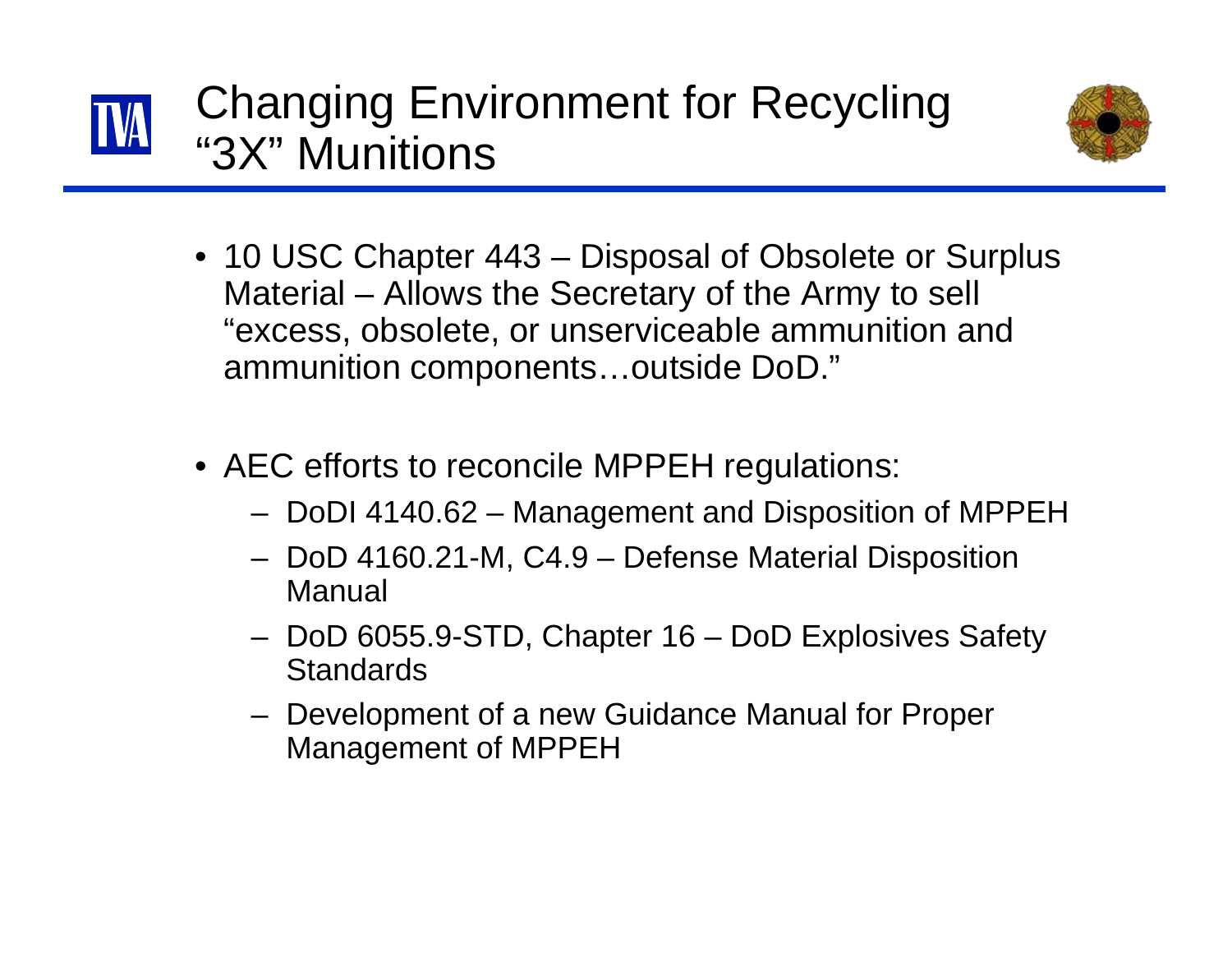

HCIS – Recommended Process Steps for Dispositioning "3X" Material



The following steps are suggestions for how to safely disposition scrap metal from munitions demilled by "3X" processes based on transfer to a steel melter.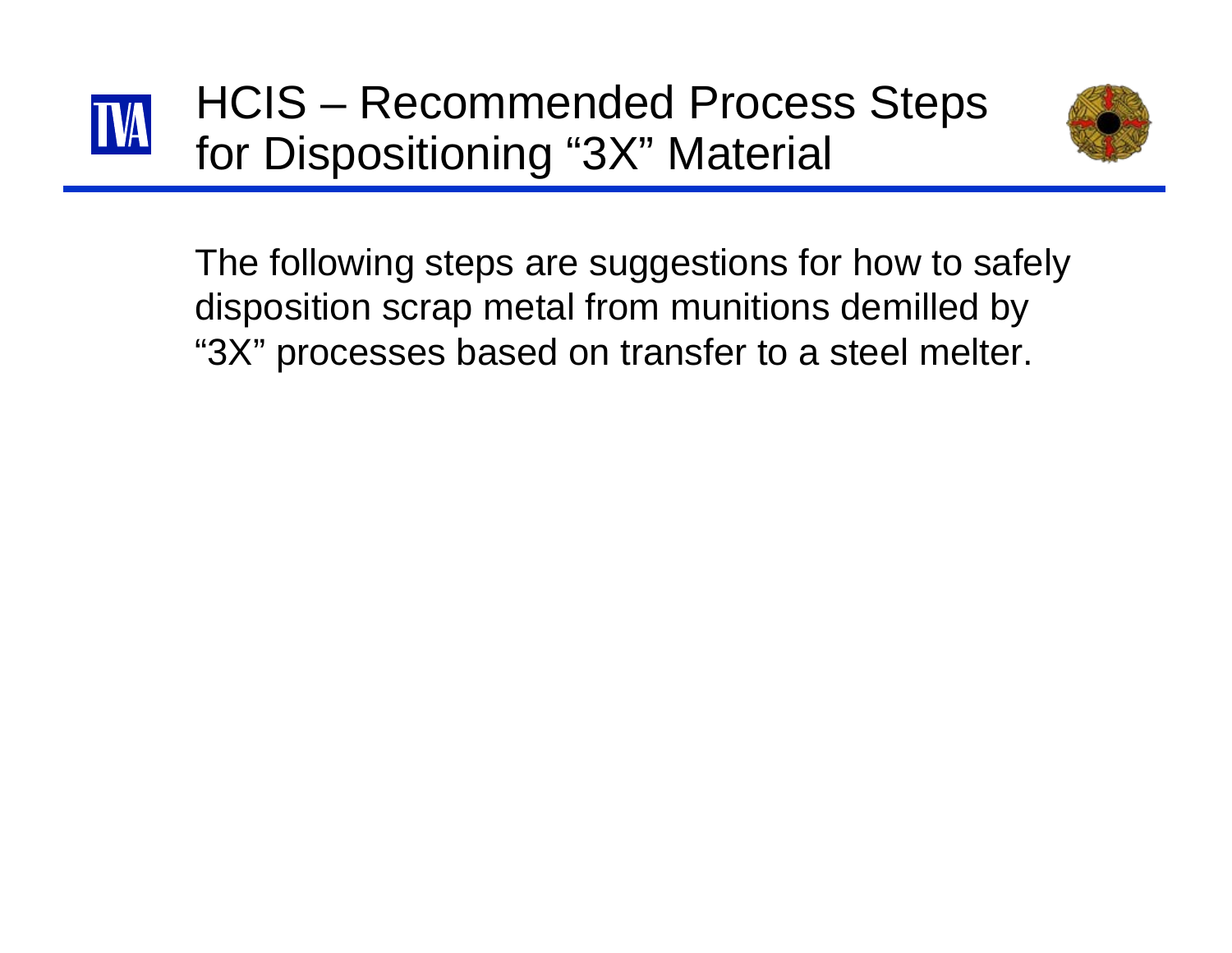



- 1. Identify quantity and type of munitions to be processed.
- 2. Use MIDAS to identify the metallurgy.
- 3. Determine if special contract language is required, such as for trade security risks.
- 4. Identify a steel melter to participate.
- 5. Review the demil process SOP.
- 6. Evaluate the demil inspection process.
- 7. Develop a flowchart for the demil, inspection, transfer, and melting processes.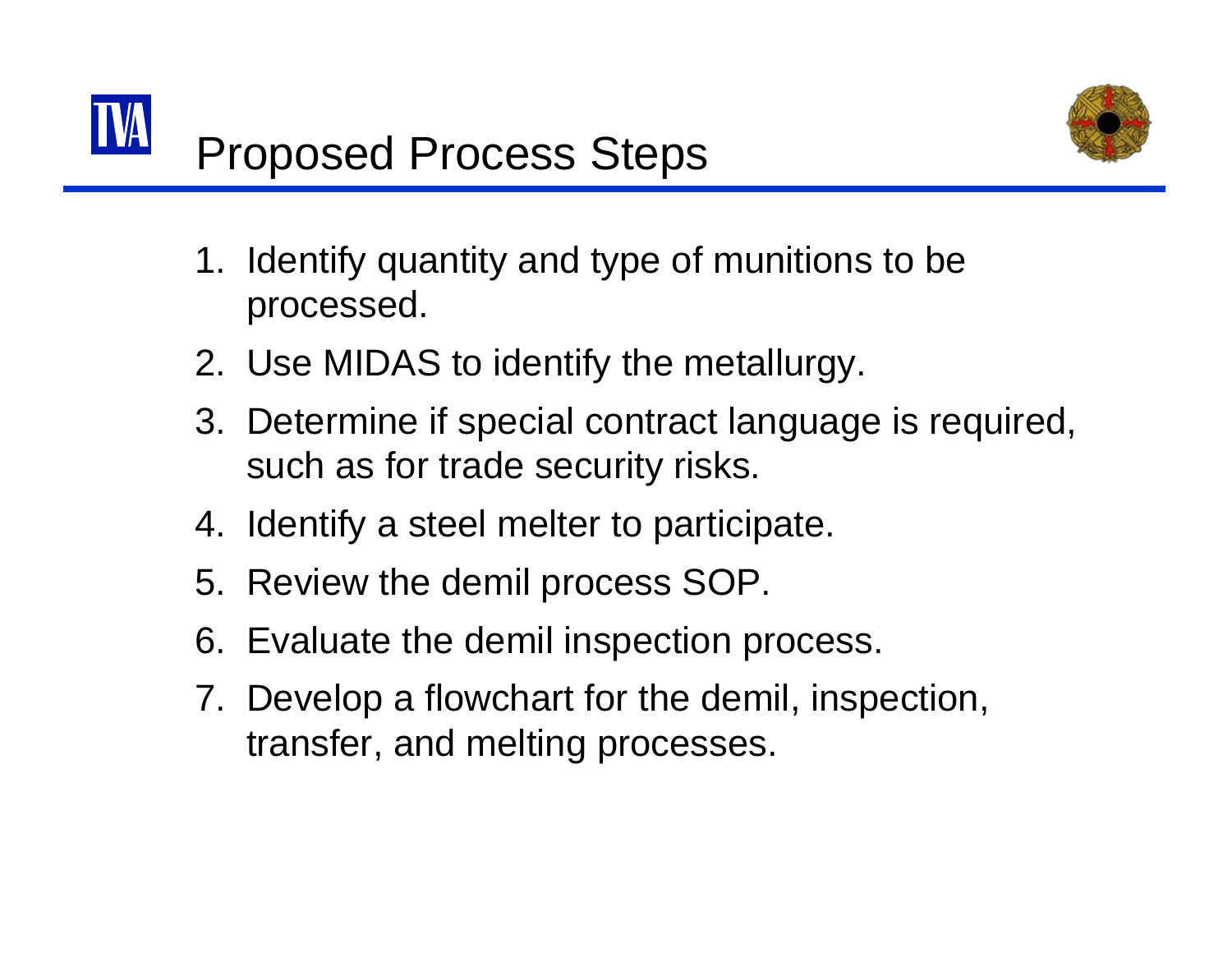

- 8. Develop a risk assessment matrix for the entire process.
- 9. Involve the designated explosives safety office in conducting the risk assessment.
- 10. Optionally, sample demilled scrap metal to quantify residuals if there is uncertainty.
- 11. Confirm that shipment of the demilled scrap metal will meet DOT requirements.
- 12. Coordinate scheduling.
- 13. Initiate demil operations.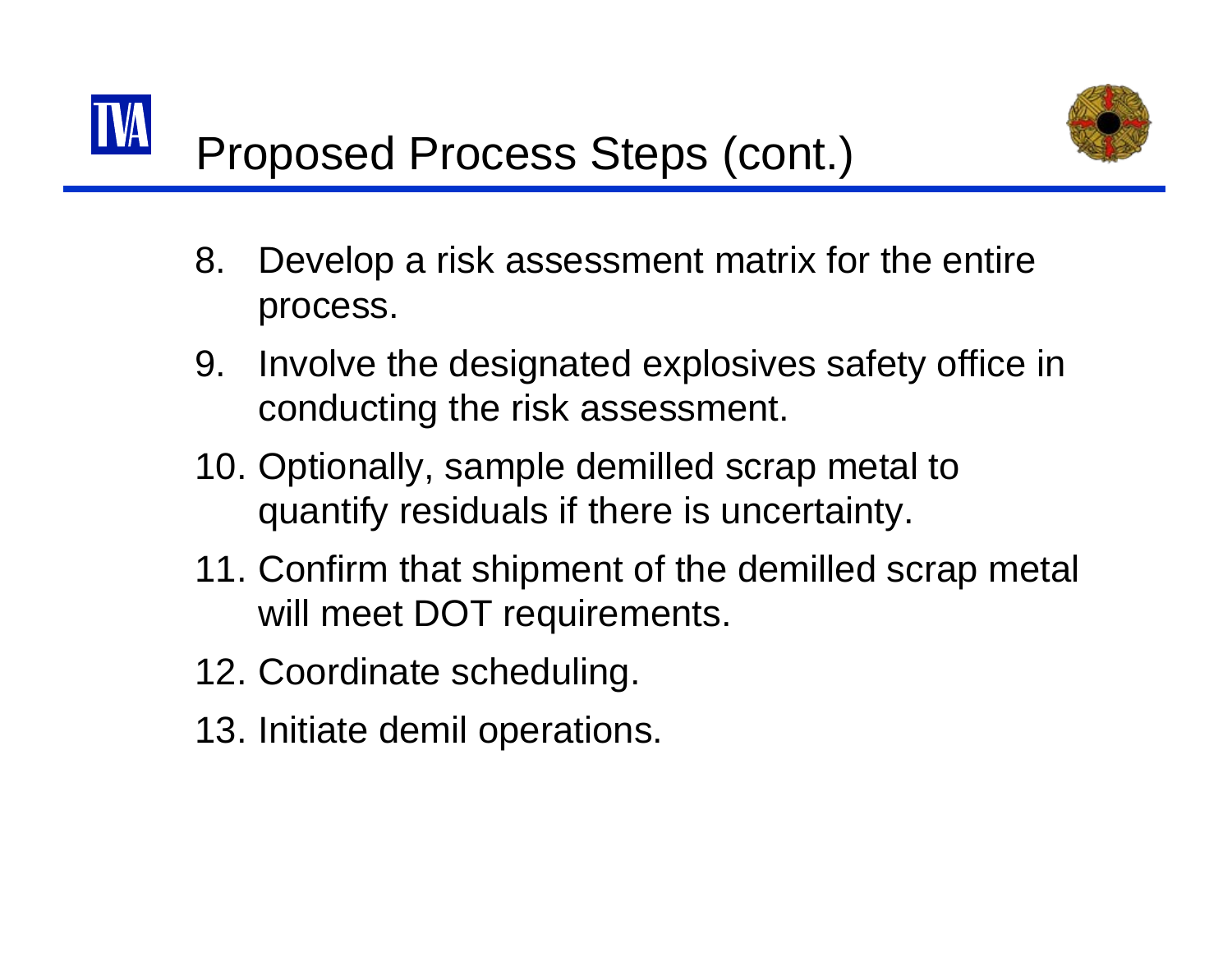

- 14. Bring industrial receiver onsite to observe.
- 15. Demil the munitions.
- 16. Inspect demilled scrap metal.
- 17. Document that the demilled scrap metal does not represent an explosive safety hazard for recycle.
- 18. Ship the scrap metal to the steel melting facility.
- 19. Melt the scrap metal.
- 20. Observe the steel melting operations.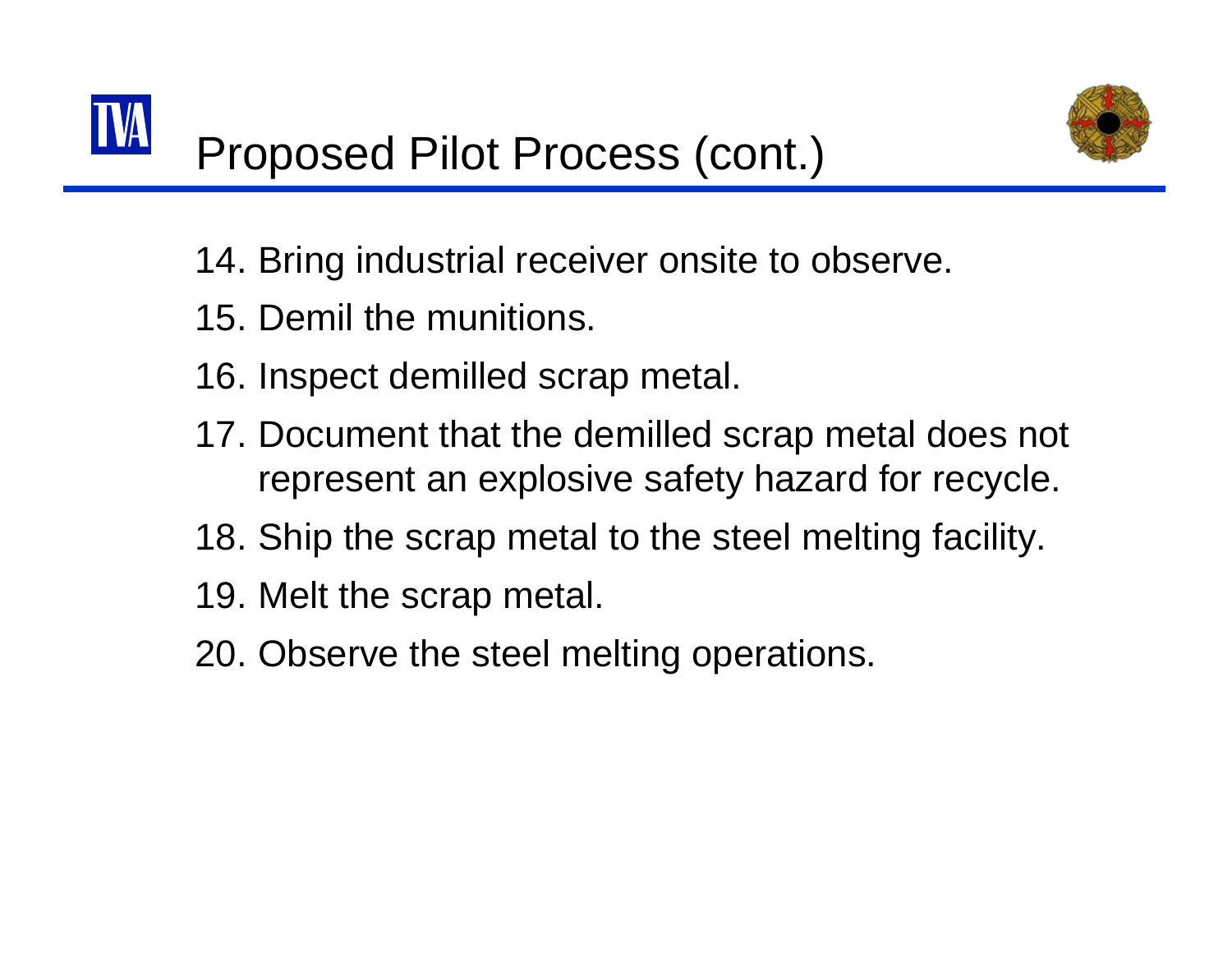

- What is the problem?
	- 5 grams vs. 0.5 grams of residual, or
	- **Links of the Company** Full/partially-full munition vs. demilled residuals?
- What is needed?
	- Validated/certified demil processes
	- Thorough inspections –Inspectors should be certified as able to visibly determine safe residual levels, and items must be exposed to allow inspection
	- Segregation of inspected materials
	- –Maintaining the chain of custody
	- Risk assessments on the entire process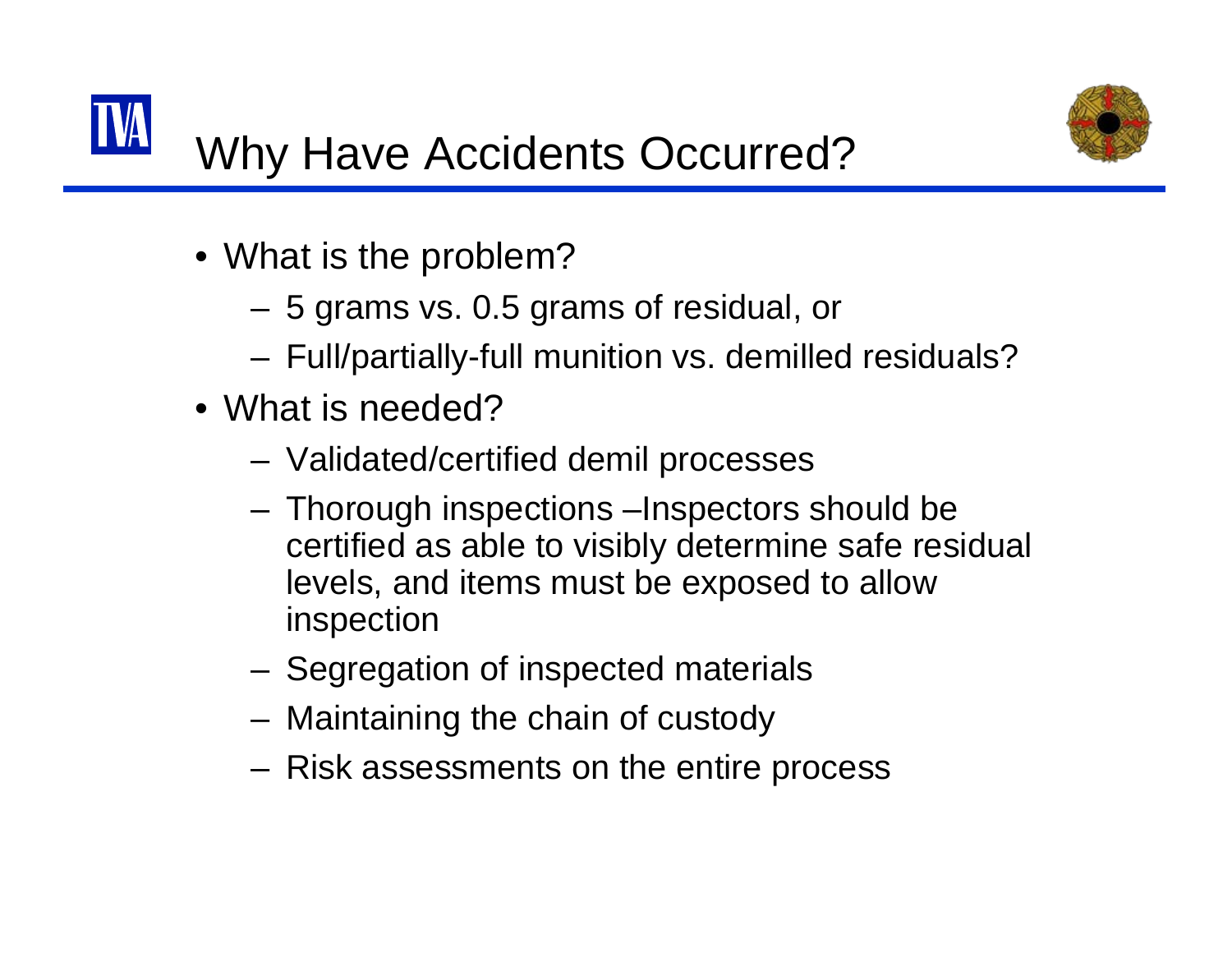

Management and Disposition of Material Potentially Presenting an Explosive Hazard (MPPEH)

December 3, 2004

Effective management of MPPEH shall "Establish a process that provides assurance that unknown explosive hazards shall not be present when transferring MPPEH or materials documented as safe with the Department of Defense or when releasing MPPEH or materials documented as safe to the public."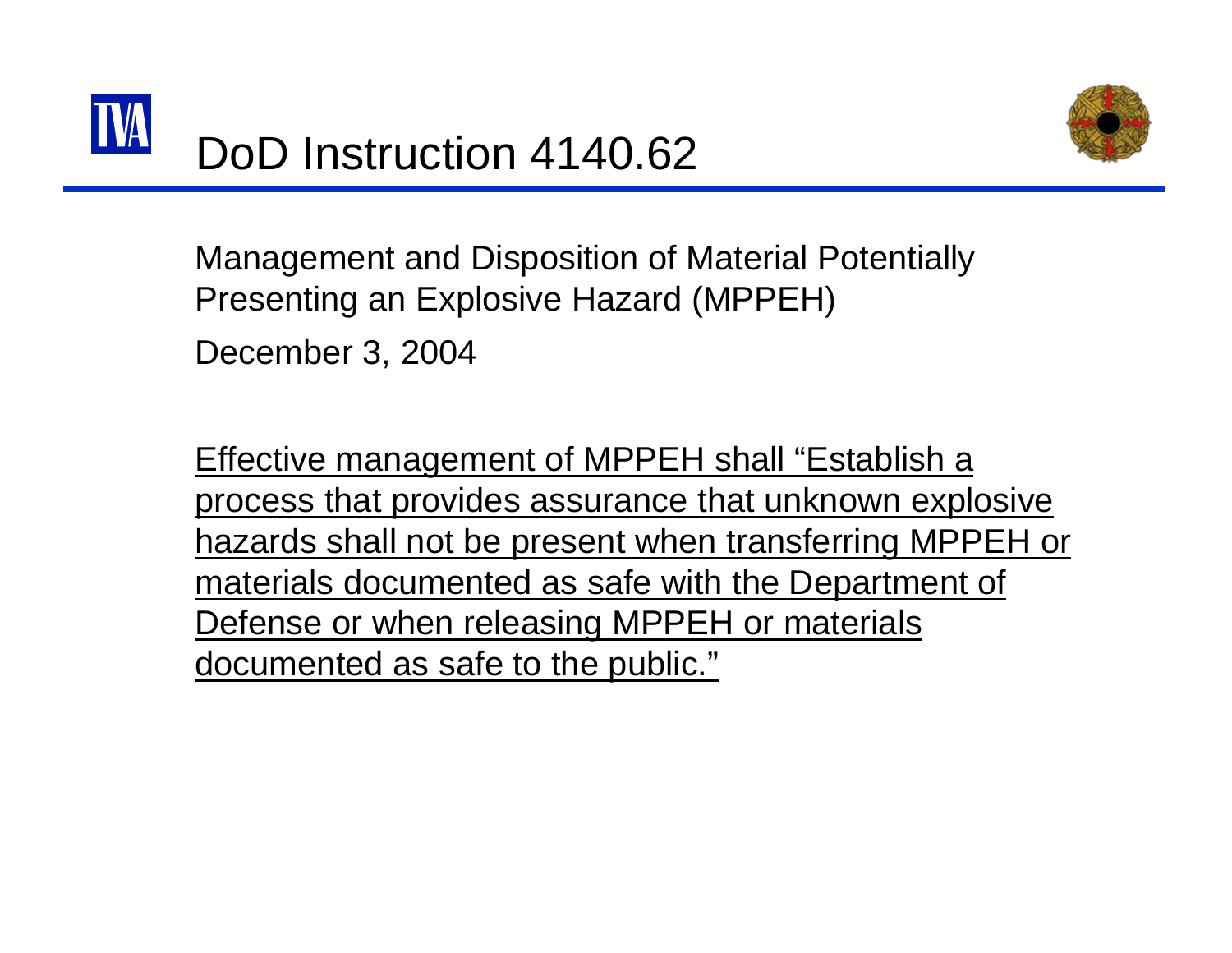



- Establish risk assessment guidelines
- Possible risk factors
	- –What energetics were in contact with the item?
	- How was the item demilled?
	- – What is the maximum residual quantity from the demil process?
	- –Can the item be inspected?
	- –Are inspections adequate to avoid full-up rounds?
	- – Are segregation of demilled items ensured and chain of custody maintained?
	- –How will the items be recycled?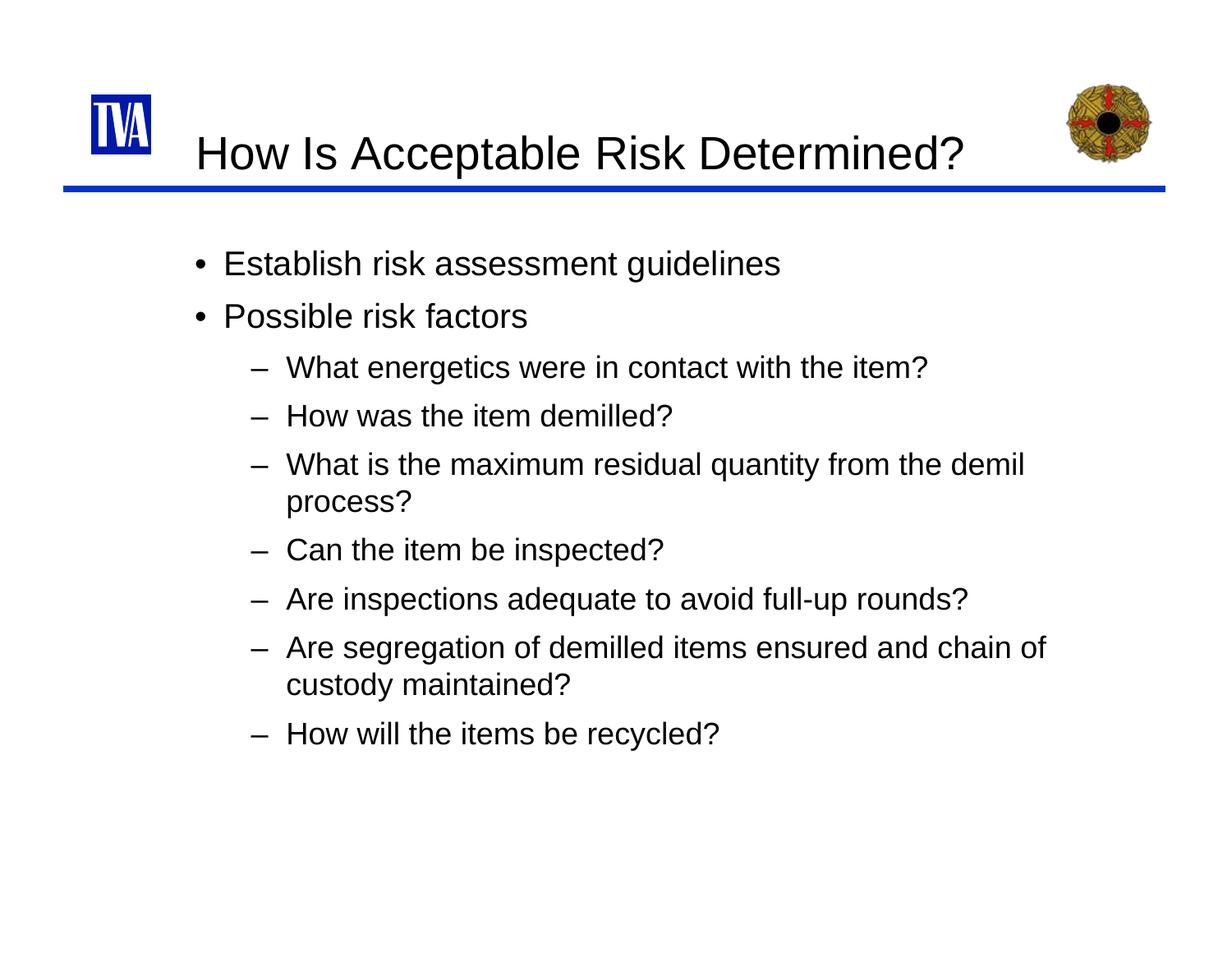



- LTC Raftery requested suggestions for reducing costs for demil (2006 Symposium).
- Measured residual levels on melt-out and wash-out items are below calculated values for safe recycling.
- Thermal treatment at installations and melting of scrap metal at smelters are redundant.
- Melting scrap metal also removes the "appearance of being a munition".
- Reduce costs and handling by using Risk Management to evaluate demilled "3X" items and disposition these items directly to smelters when appropriate.